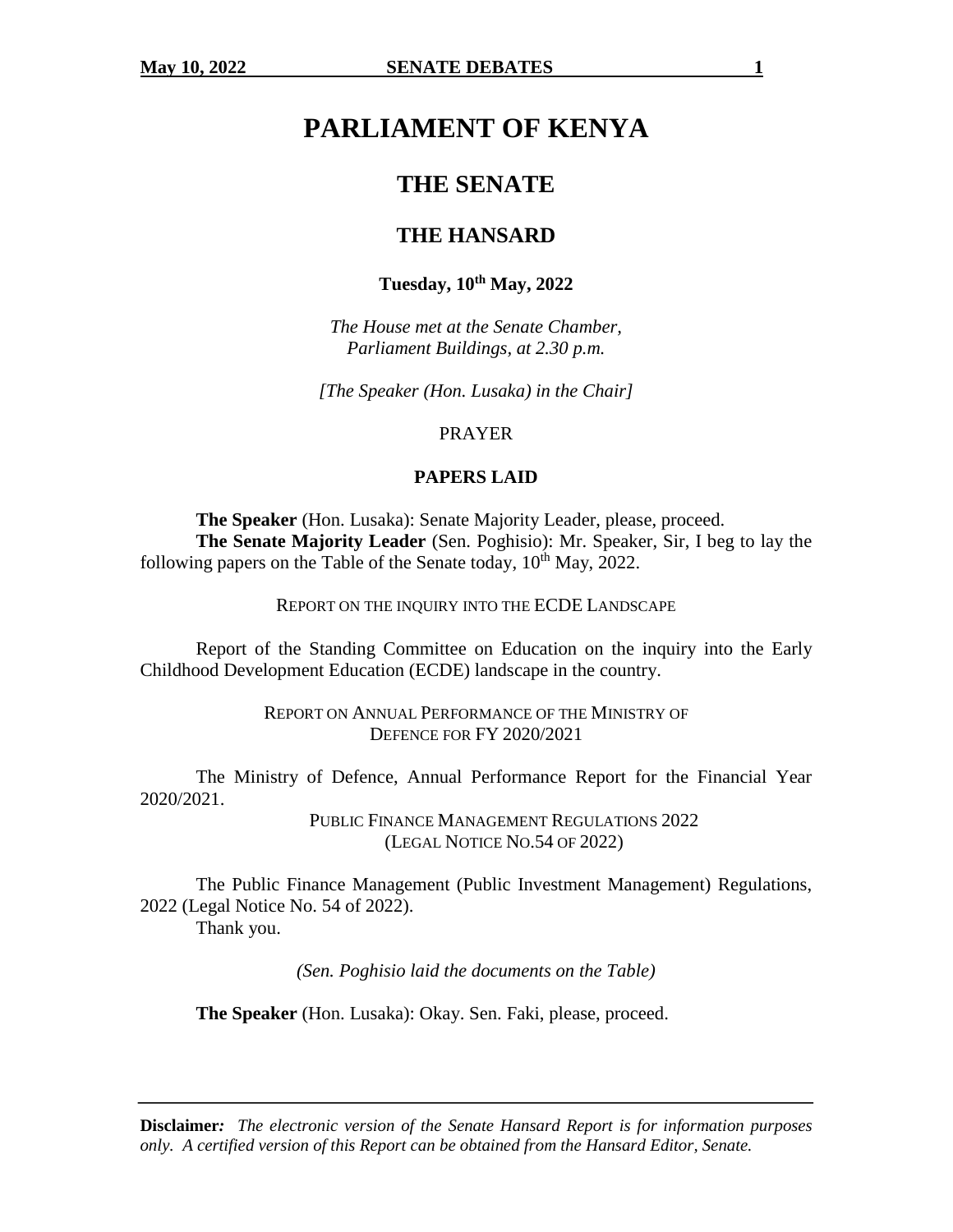REPORT ON CONTROLLER OF BUDGET REGULATIONS, 2021

**Sen. Faki**: Mr. Speaker, Sir, I beg to lay the following Report on the Table of the Senate today,  $10^{th}$  May,  $2022$ :

Report of the Sessional Committee on Delegated Legislation on the Controller of Budget (CoB) Regulations 2021.

Thank you.

*(Sen. Faki laid the Document on the Table)*

**The Speaker** (Hon. Lusaka): Sen. Shiyonga, proceed.

## **STATEMENTS**

### ACTIVITIES OF THE COMMITTEE ON NATIONAL COHESION, EQUAL OPPORTUNITY AND REGIONAL INTEGRATION

**Sen. Shiyonga:** Thank you, Mr. Speaker, Sir. I would like to read the Statement relating to the activities of the Standing Committee on National Cohesion, Equal Opportunity and Regional Integration, pursuant to Standing Order No. (51) (b), for the period commencing 1<sup>st</sup> January to 31<sup>st</sup> March, 2022.

I rise pursuant to Standing Order No. (51)(1)(b) to make a Statement on the activities on the Standing Committee on National Cohesion, Equal, Opportunity and Regional Integration for the period commencing  $1<sup>st</sup>$  January to  $31<sup>st</sup>$  March, 2022.

During the period under review, the Committee held eight sittings where it considered several legislative business agenda before it, among them Statements and Petitions.

On Statements, the Committee concluded on the Statement sought by Sen. Were on the recruitment made by the Cabinet Secretary (CS), Ministry of Transport, Infrastructure, Housing, Urban Development and Public Works, in 2013 to date, following considerations of submissions received from the Ministry.

On Petitions, the Committee considered a petition from residents of Migori regarding continuous exclusion of Persons with Disabilities (PWD) in Migori County budget.

The Committee met the petitioners and undertook a visit to Migori County. It met the county government officials and county assembly committee in charge of the matters of budget and finance. It made recommendations addressing the prayer. The report on Petition is ready and awaits tabling in the Senate.

Mr. Speaker, Sir, the Committee undertook a county visit to Busia County and inspection visit to Busia and Malaba One Stop Border Post (OSBP). During the visit, the Committee engaged the Busia County Government on the issues of inclusivity and diversity.

One of the key observation made by the Committee at the Malaba OSBP was that it has significant revenue flows for the country and is also the busiest inland entry point on the northern corridor, handling over 80 per cent of the cargo destined to East Africa (EA) countries.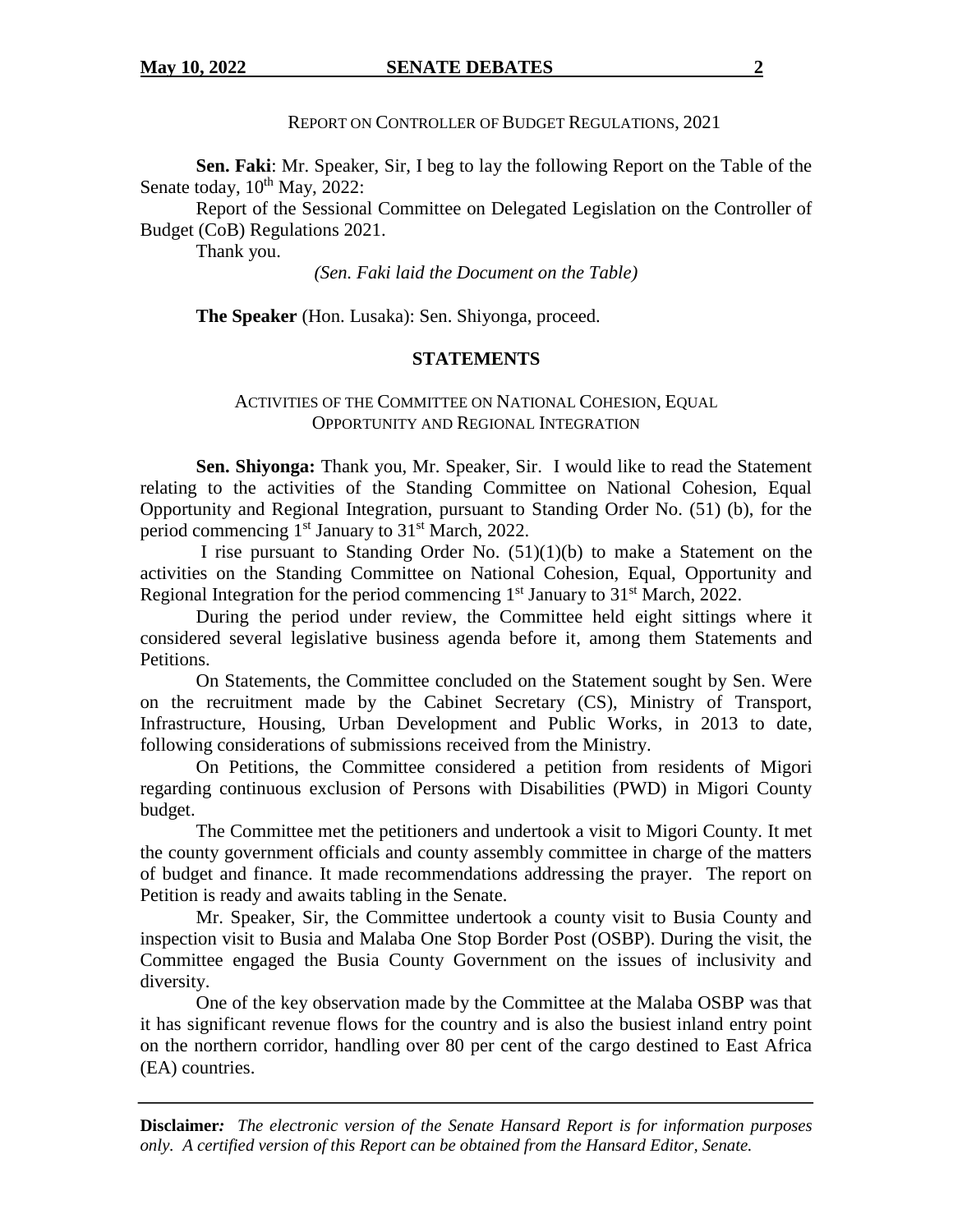The Committee was, however, concerned that despite its huge importance, the OSBP remains incomplete with signs of poor workmanship and lacks major infrastructure facilities leading to inefficiency.

The Committee also undertook a report writing and work planning retreat from Wednesday,  $16<sup>th</sup>$  to Saturday  $19<sup>th</sup>$  March, 2022 to:

(a) Consider and adopt the programme of activities for the period  $21<sup>st</sup>$  March, 2022 to  $17^{th}$  June, 2022.

(b) Adopt the Petition by Migori County residents regarding continuous exclusion of PWDs in Migori County budget and County Integrated Development Plan (CIDP).

(c) Consider and adopt the Committee report on the inspection visit to the One Stop Border Post in Busia and Malaba.

In its work plan, the Committee intends to carry out the following key activities during the next quarter:

(d) Meet with the National Cohesion and Integration Commission (NCIC) and the Ministry of Interior and Co-ordination of National Government and other relevant stakeholders on preparedness of the upcoming general election.

(e) Meet with the relevant stakeholders on issues of promoting peace and cohesion in conflict zone such as Marsabit, Isiolo, Wajir, West Pokot, Turkana, Mandera, among others.

(f) Engage the Council of Governors (CoG) and National Council for Persons with Disabilities (NCPWD) on matters of equal opportunity and inclusivity.

(g) Undertake county visits to regions affected by conflicts that were pended due to COVID-19 pandemic.

(h) OSBP and county governments on matters of inclusivity hence promote regional integration by considering report from the Pan African Parliament (PAP) and East Africa Community (EAC) organs.

Thank you, Mr. Speaker, Sir.

### ACTIVITIES OF THE COMMITTEE ON ENERGY

**The Speaker** (Hon. Lusaka): Thank you, Sen. Shiyonga. The Statement by the Chairperson Standing Committee on Energy is deferred.

## *(Statement deferred)*

The Chairman, Committee on Delegated Legislation, proceed.

#### ACTIVITIES OF THE COMMITTEE ON DELEGATED LEGISLATION

**Sen. Faki:** Thank you, Mr. Speaker, Sir. I rise pursuant to Standing Order No. (51) (1)(b) of the Senate Standing Orders to make a Statement relating to the activities of the Senate Sessional Committee on Delegated Legislation during the Sixth Session of the Twelfth Parliament, from January to April, 2022.

The Senate Sessional Committee on Delegated Legislation is established under Standing Order No. 221 of the Senate Standing Orders. It is mandated to scrutinize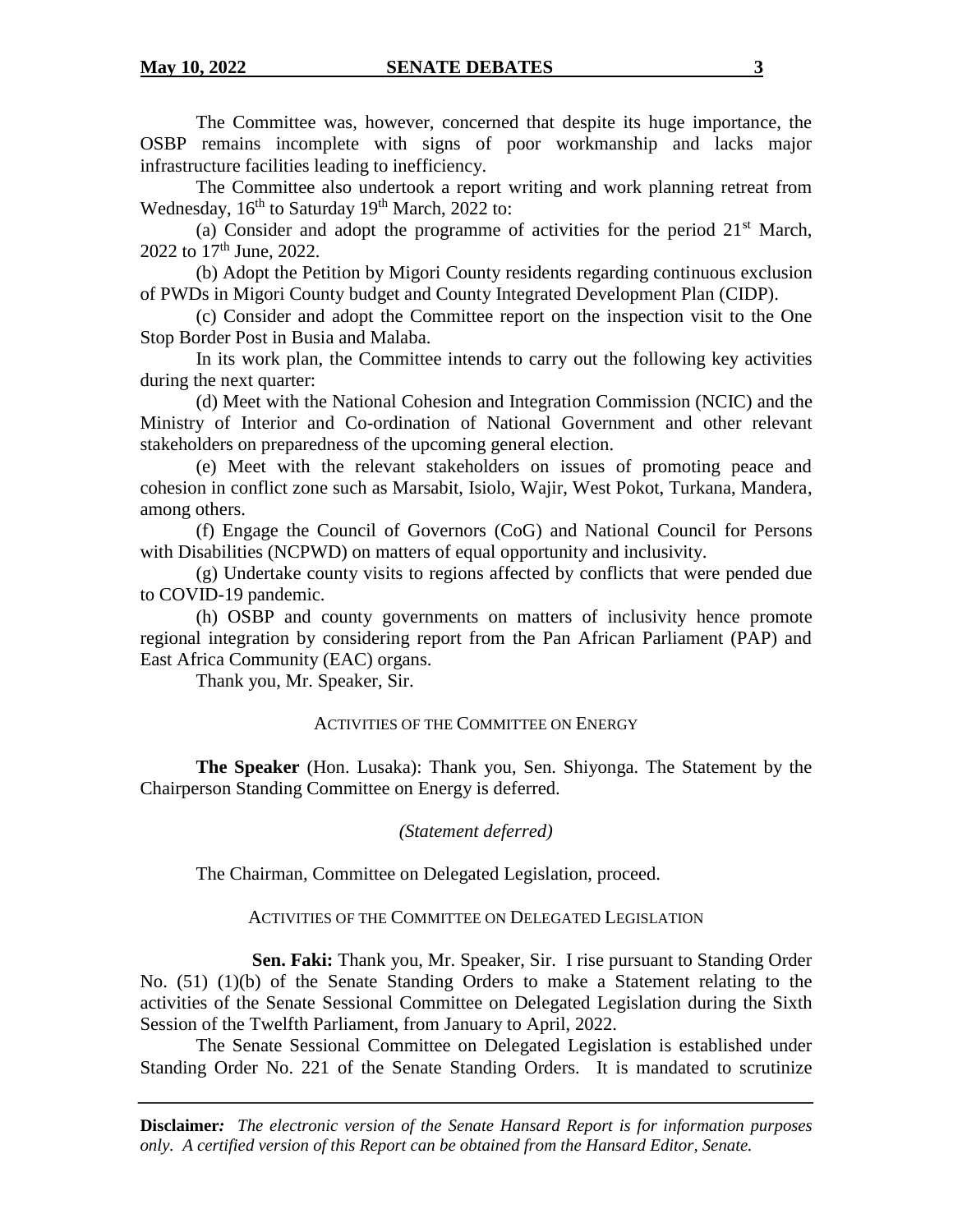statutory instruments laid before the Senate to ensure that they are consistent with the provisions of the Statutory Instruments Act, 2013.

The Committee considers whether the Statutory Instrument-

(1) is in accordance with the provisions of the Constitution, the Act pursuant in which it is made or any other relevant law;

(2) infringes on the fundamental rights and freedoms of the public;

(3) contains a matter, which in the opinion of the Committee, should more properly be dealt with in an Act of Parliament;

(4) contains an imposition on taxation;

(5) directly or indirectly bars the jurisdiction of the court;

(6) gives retrospective effect to any of the provisions in respect to which the Constitution does not expressly give any such power;

(7) involves expenditure from the Consolidated Fund, or other public revenues;

(8) appears to make some unusual or unexpected use of the powers conferred by the Constitution or the Act pursuant to which it is made;

(9) inappropriately delegates legislative powers;

(10) imposes a fine, imprisonment or any other penalty without express authority having being provided for in the enabling legislation;

(11) inadequately subjects the exercise of legislative power to Parliamentary scrutiny; and,

(12) accords to any other reason that the Committee considers fit to examine.

Mr. Speaker, Sir, membership of the Seasonal Committee on Delegated Legislation is comprised of the following members.

(1) Sen. Mohammed Faki Mwinyi Haji, MP - Chairperson

(2) Sen. Agnes Kavindu Muthama, MP - Vice Chairperson

(3) Sen. Samuel Poghisio, EGH, MP -The Senate Majority Leader

- (4) Sen. Farhiya Ali, MP- The Senate Majority Deputy Whip
- (5) Sen. Judith Pareno, MP
- (6) Sen. (Prof.) Samson Ongeri, EGH, MP
- (7) Sen. Abshiro Halake, MP
- (8) Sen. Mary Seneta, MP
- (9) Sen. Anwar Loitiptip, MP,

Mr. Speaker, Sir, during the period under review, the Committee held 24 sittings. It reconsidered eight Parliamentary statutory instruments and one benchmarking visit by the County Assembly of Samburu on Delegated Legislation. During the period under review, the Committee undertook consideration of the following statutory instruments:

(1) Consideration of the Breast Milk Substitutes Regulations and Control general regulations 2021.

(2) Consideration of the Irrigation general regulations 2021.

(3) Consideration of the Designation of Basin Areas Legal Notice No.235 of 2021.

(4) Controller of Budget Regulations 2021.

(5) Reconsideration of the Traffic driving schools, Driving Instructors and

Driving Licenses Rules 2020 tabled in the Senate on the  $15<sup>th</sup>$  of February, 2022.

(6) Prepublication scrutiny of the draft National Billing Code 2022.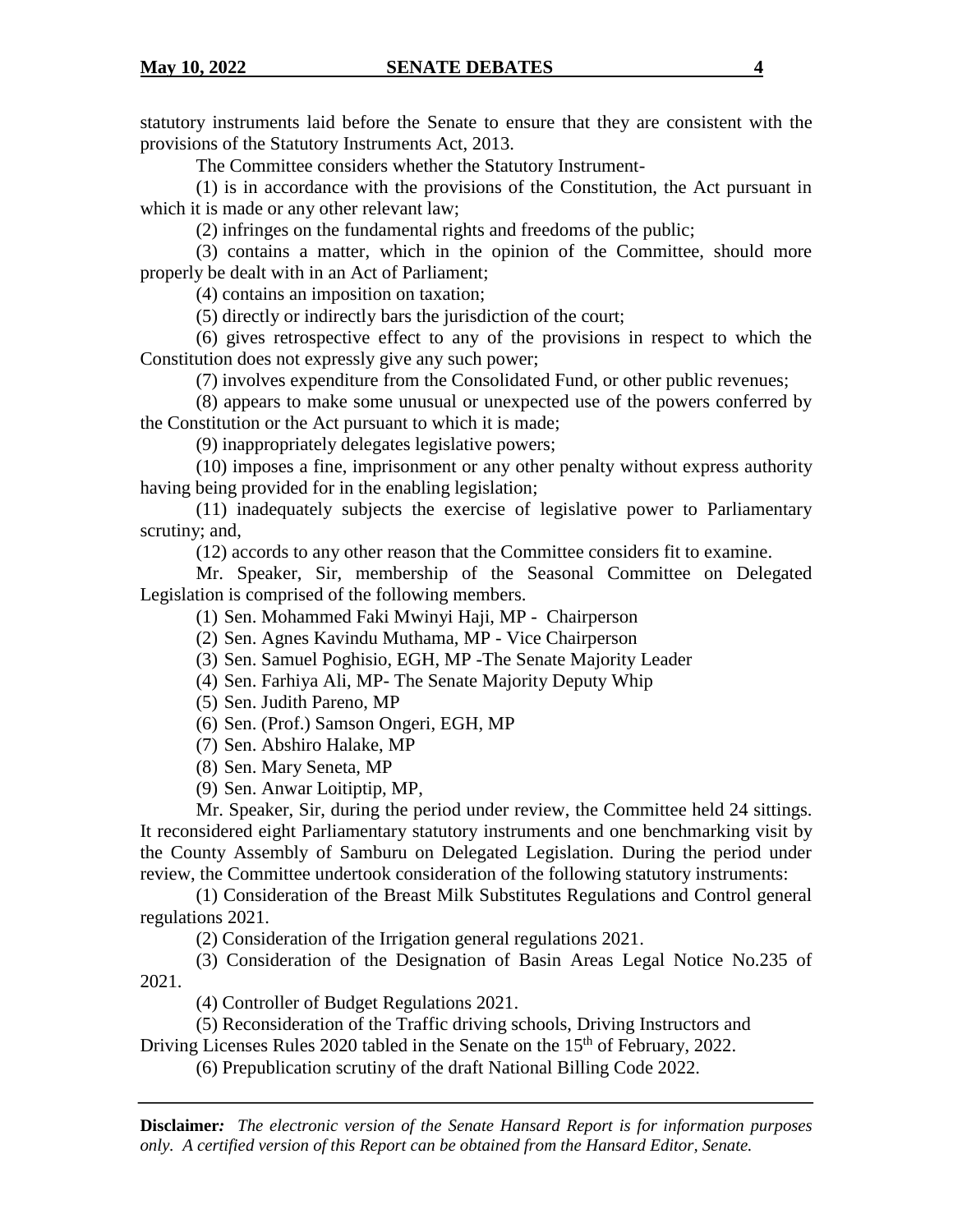#### **May 10, 2022 SENATE DEBATES** 5

(7) Prepublication scrutiny of the draft regulations developed subsequent to the assent and commencement of the National Health Insurance Fund (NHIF) (Amendment) Act No. 1 of 2022.

(8) Prepublication scrutiny of the draft Intergovernmental General Relations 2022.

(9) Benchmarking visit by the County Assembly of Samburu, Senate committee on Delegated Legislation.

Mr. Speaker, Sir, the following regulations were submitted to the Senate by the Cabinet Secretaries (CS) pursuant to Section 11 of the Statutory Instruments Acts, 2013, and subsequently committed to a committee:

(1) The Breast Milk Substitutes Regulations and Control General regulations 2021 were tabled in the Senate on the  $5<sup>th</sup>$ , October, 2021 and committed to the seasonal Committee on Delegated Legislation for scrutiny.

(2) The Committee, thereafter, held a consultative retreat from  $2<sup>nd</sup>$  to  $5<sup>th</sup>$  February to meet stakeholders and deliberate on the regulations. Pursuant to Section 12(1) of the Statutory Instruments Act, 2013, at a sitting held on the  $5<sup>th</sup>$  February, 2022. The seasonal Committee on Delegated Legislation considered the Breast milk Substitutes Regulation and Control General regulations 2021 and further pursuant to Standing Order No. 22(1)(4)(a) of the Senate Standing Orders. The Committee resolved that the regulations be acceded to.

(3) The Irrigation General regulations 2021 were tabled in the Senate on the 2nd November, 2021and committed to the seasonal Committee on Delegated Legislation for scrutiny. The Committee thereafter held a consultative engagement from  $2<sup>nd</sup>$  to  $5<sup>th</sup>$ February, 2022, to meet stakeholders and deliberate on the regulations.

(4) Pursuant to Section 12(1) of the Statutory Instruments Act, 2013, at a sitting held on the  $21<sup>st</sup>$  February, 2022, the Sessional Committee on Delegated legislation considered the Irrigation General Regulation 2021. Pursuant to Standing Order No.  $22(1)(4)(a)$  of the Senate Standing Orders, the Committee resolved that the regulations be acceded to.

(5) The designation of Basin Areas Legal Notice No.235 of 2021 was tabled in the Senate on 9<sup>th</sup> February, 2022 and committed to the seasonal Committee on Delegated Legislation for scrutiny.

The Committee thereafter held consultative engagements from 18<sup>th</sup> March and 19<sup>th</sup> April, 2022 to meet stakeholders and deliberate on the regulations.

Pursuant to Section 12(1) of the Statutory Instruments Act, 2013, at a sitting held on the  $19<sup>th</sup>$  April, 2022, the Sessional Committee on Delegated Legislation considered the designation of Basin Areas Legal Notice No.235 of 2021. Pursuant to Standing Order No.  $22(1)(4)(a)$  of the Senate Standing Orders, the Committee resolved that the regulations be acceded to.

(6) Reconsideration of the Traffic driving schools, driving instructors and driving licenses rules  $2020$  were tabled in the Senate on  $15<sup>th</sup>$  February,  $2022$  and committed to the Sessional Committee on Delegated Legislation for reconsideration. At a sitting held on the 28th February, 2022, the Committee resolved to have a consultative workshop to meet with stakeholders and deliberate on the regulations. The matter is still before the Committee.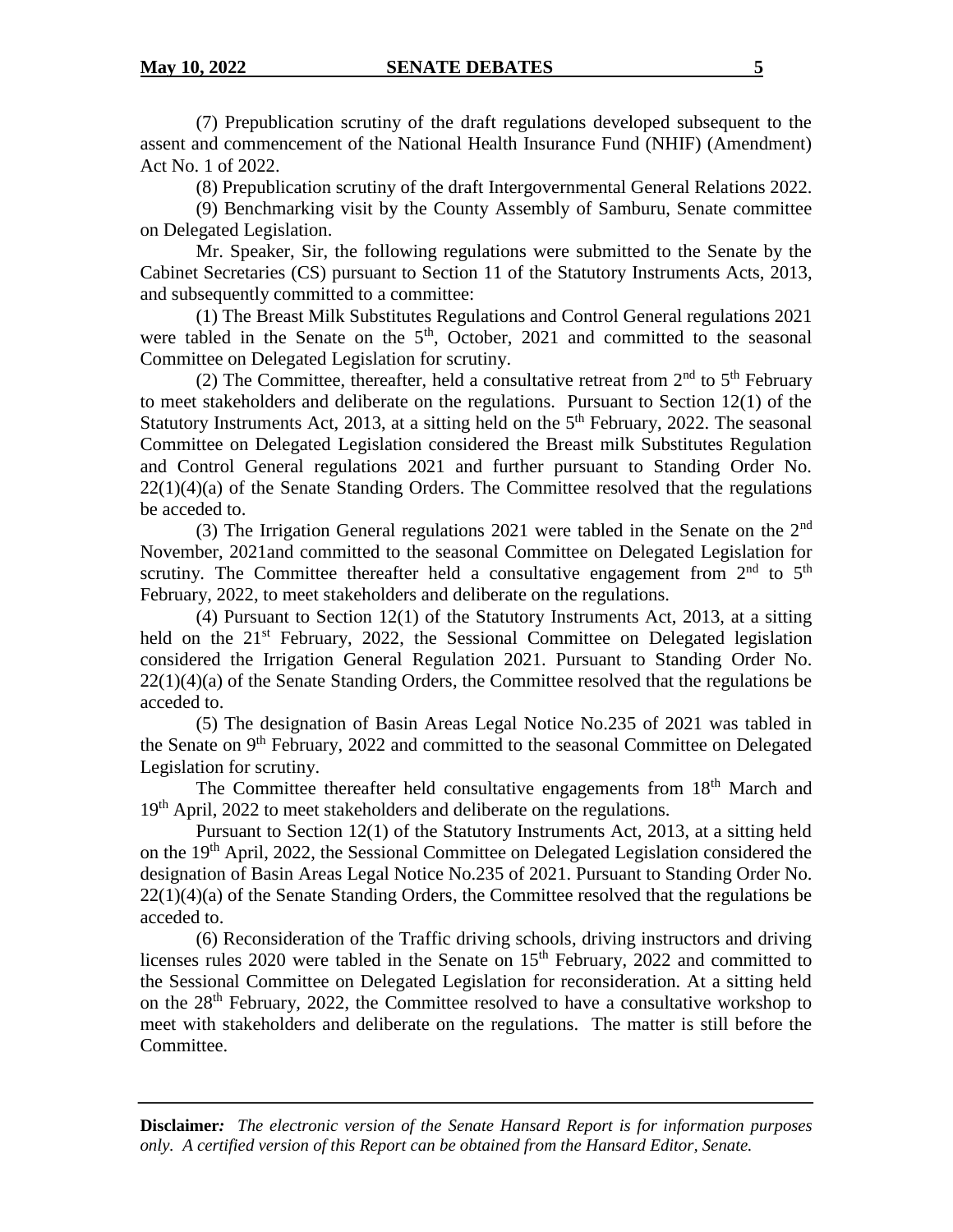(7) The Controller of Budget Regulations 2021 were published by the Controller of Budget on 3<sup>rd</sup> December, 2021 pursuant to Section 25 of the Controller of Budget Act. The regulations were tabled before the Senate by the Senate Deputy Majority Leader on 9<sup>th</sup> February, 2022, and subsequently committed to the Senate's Sessional Committee on Delegated Legislation pursuant to Section 15(2) of the Statutory Investments Act. The Committee is required to scrutinize the regulations.

The seasonal Committee on Delegated Legislation considered the regulations and received submissions from the National Treasury, the Central Bank of Kenya (CBK), the County Assemblies forum, the Council of Governors (CoG), the Office of the Auditor-General (OAG), the Intergovernmental Relations Technical Committee (IGRTC), the Commission of Revenue Allocation (CRA) and the Institute of Certified Public Accountants of Kenya (ICPAK).

Mr. Speaker, Sir, some of the key observations of the Committee on the Controller of Budget regulations, 2021, were as follows:

(i) There has been a challenge with regards to the payment of pending bills. The regulations provide that an up to date schedule of pending bills and payment plans be provided during approval requests as per Regulation 82(C)(iii) of the said regulations. This will enable the Controller of Budget to track the payment of pending bills. However, the relevant laws need to be amended to ensure that correct pending bills are paid as per their approved requisition.

(ii) Regulation 22(3) on submission of quarterly reports to the Controller of Budget by  $15<sup>th</sup>$  day of each quarter contradicts Section 83(3), (5) of the Public Finance Management (PFM) Act 2012. It requires Ministries, departments and agencies (MDA) to submit to the National Treasury and a copy to the Controller of Budget, the quarterly report on the  $15<sup>th</sup>$  day at the end of every quarter and the National Treasury to submit consolidated quarterly reports to Parliament and a copy to the Controller of Budget by the 5<sup>th</sup> day after the end of each quarter.

(iii)The penalties contained in the regulation are not sufficient to deter noncompliance and; -

(iv) The regulations are in line with Article 25(2), (1) (a) of the Constitution which provides that an independent office holder may conduct investigation on his own initiative or on a complaint made by a member of the public. However, the investigation should be restricted to the functions of the Controller of Budget as per the Act.

Mr. Speaker, Sir, after consideration of the Controller of Budget 2021, pursuant to Section 15(1) of the Statutory Instruments Act and Standing Order No.22(1)(4)(b), the Seasonal Committee on Delegated Legislation recommends that the Senate resolve that the Controller of Budget regulation 2021 be annulled.

Mr. Speaker, Sir, in conclusion, allow me to commend the Committee members for their dedication in discharging the Committee's mandate. Despite the Senators busy schedule, my Committee has not experienced any quorum hitches.

I also thank the Office of the Speaker and the Office of the Clerk of the Senate for the support accorded to the Committee in undertaking its work.

I thank you.

**The Speaker** (Hon. Lusaka): Using my discretion under Standing Order No.1, I allow the Chairperson of the Committee on Finance and Budget to table her report.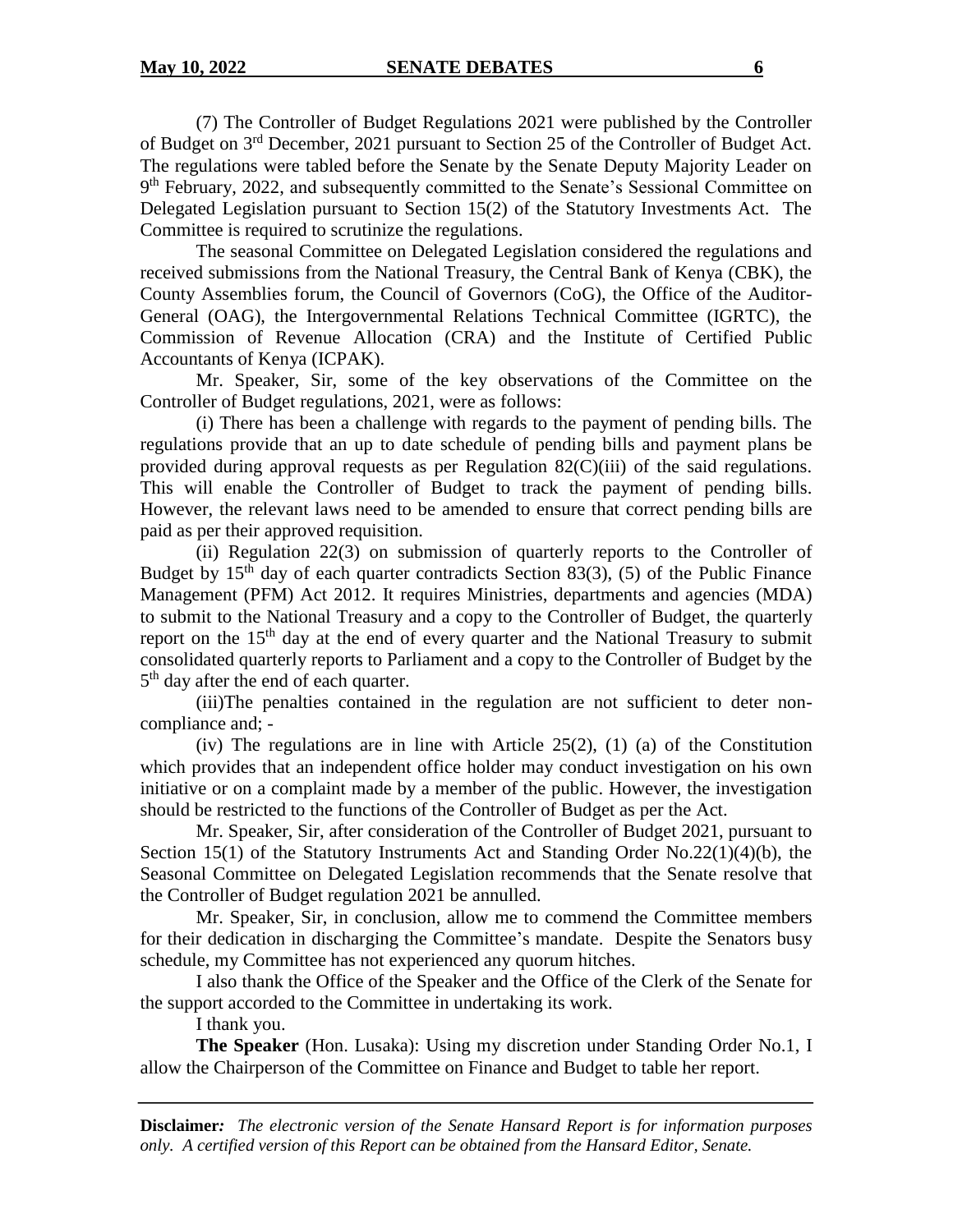#### **PAPER LAID**

## REPORT ON THE COUNTY ALLOCATION OF REVENUE BILL, 2022

**Sen. Farhiya:** Mr. Speaker, Sir, on behalf of the Chairperson of the Committee on Finance and Budget, I wish to lay the following Paper on the Table of the Senate today, Tuesday,  $10^{th}$  May, 2022-

The report of the Standing Committee on Finance and Budget on The County Allocation of Revenue (Senate Bills No.1 of 2022).

I thank you.

*(Sen. Farhiya laid the document on the Table)*

**The Speaker** (Hon. Lusaka): Hon. Senators, for the convenience of the House, I want to rearrange the Order Paper, so that we move from Order No.8 to Order No.25. The Senate Majority Leader, please proceed.

#### **BILL**

#### *Second Reading*

## THE SUSTAINABLE WASTE MANAGEMENT BILL (NATIONAL ASSEMBLY BILLS NO.22 OF 2021)

**The Senate Majority Leader** (Sen. Poghisio): Mr. Speaker, Sir, I beg to move that The Sustainable Waste Management Bill (National Assembly Bills No.22 of 2021) be read a Second Time.

Waste can be managed to achieve economic and socio-environmental benefits. Kenya's current waste disposal system is faced with many problems. These problems range from the cities failure to prioritize certain waste management to inadequate infrastructure. Several strategies have been put in place to address the issue of waste management, but they have not been successful.

To address the problem, efforts put in have not been enough because there have been no institutional changes made. This proposed Sustainable Waste Management Bill seeks to attempt to correct some of the problems and cure some of the issues that have been plaguing the whole area of waste management.

This Bill from the National Assembly was published on  $12<sup>th</sup>$  May, 2021. It was passed in the National Assembly and referred to the Senate on 23rd February, 2022. In essence, the Bill seeks to establish the legal and institutional framework for sustainable management of waste and ensure the realization of the constitutional provision on the right to a clean and healthy environment.

Mr. Speaker, Sir, in trying to address the waste management challenge in Kenya, this Bill is critical to delivering on Kenya's constitutional right to a clean and healthy environment for all, advancing a circular economy to create green jobs and wealth from the waste sector and advancing the nation's sustainable development goals.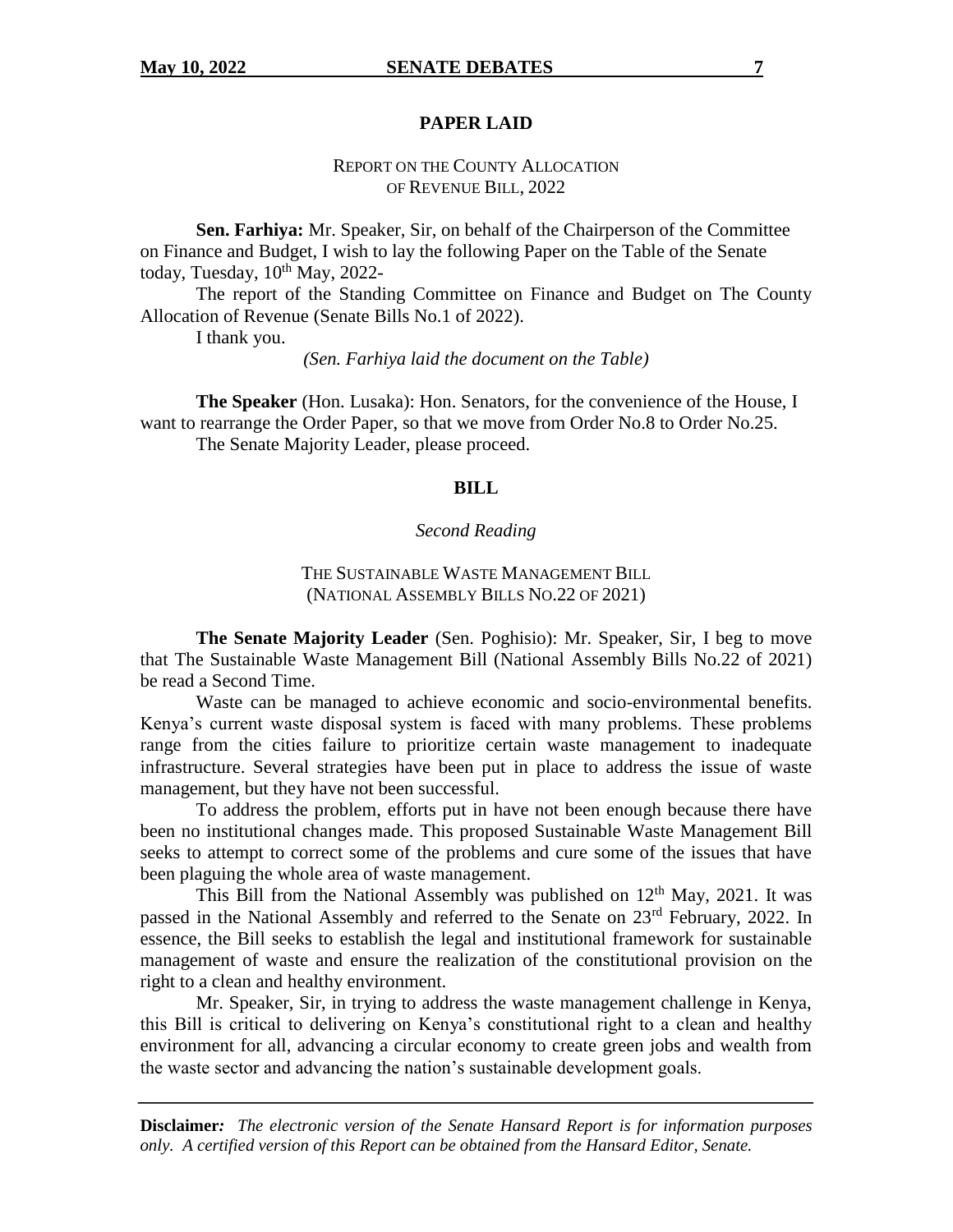Sustainable waste management is also fundamental to delivery of each of the Government's Big Four national priorities. The transformational agenda on housing, manufacturing, food and nutrition, security and healthcare all have something to do with the management of a clean environment.

Kenya's leadership in the blue economy is important for the environment and waste management either on land, sea or in our urban environment. The whole idea of an ecosystem called sustainable waste management is supposed to be a priority in this country. It should be given new impetus so that we can begin to do what other parts of the world have done.

Mr. Speaker, Sir, countries make money from carbon credits and recycling waste and people have become extremely rich. Therefore, this is to establish an institutional framework and make sure that we adhere to what is in our Constitution in terms of clean environment by having a sustainable waste management system in the country.

This Bill is here for us to debate and pass it. It has several parts. Part I of the Bill, which has Clauses 1 to 4, provides for the preliminary matters, including but not limited to the short title, definitions of key terms, the objectives and general principles of the Bill.

Part II of the Bill, which has Clauses 5 to 9, provides for policy, coordination and oversight of waste management, defines the role of the Cabinet Secretary (CS), and provides for the establishment of the Waste Management Council and its functions. It also spells out the functions of the National Environment Management Authority (NEMA) in terms of waste management and provides for the functions of county governments.

Mr. Speaker, Sir, Part III of the Bill, which has Clauses 10 to 14, provides for the measures and actions, including the role of the CS and county governments regarding policies, regulations and standards. The administration of take back schemes, extended producer responsibility of entities engaged in the production, conversion and importation of products and packaging and establishment and administration of materials recovery facilities.

Part IV of the Bill, which has Clauses 15 to 19, provides for the waste management functions of the CS, accounting officers of the public entities and county governments. It also provides for the establishment and management of materials recovery facilities and the duties of private sector in the entities.

Part V of the Bill, which has Clauses 21 to 22, provides for access to information on waste management submitted and maintained by the NEMA and for public consultation and participation for the purposes of this particular Bill.

Part VI of the Bill, which has Clauses 22 to 23, provides for financial provisions, including allocation of fees for county waste management facilities and incentives for the production and importation of sustainable waste management.

Mr. Speaker, Sir, Part V11, which has Clauses 26 to 29, provides for monitoring, compliance and enforcement of National Environment Management Authority (NEMA). It also provides for the role of the National Environment Complaints Committee in establishing the complaints and redress mechanisms for the purposes of the Act and the establishment of partnership programmes by the Authority.

Part V111 of the Bill, Clauses 30 to 32, provides for General Provisions, including the obligations for environment restoration where waste management activities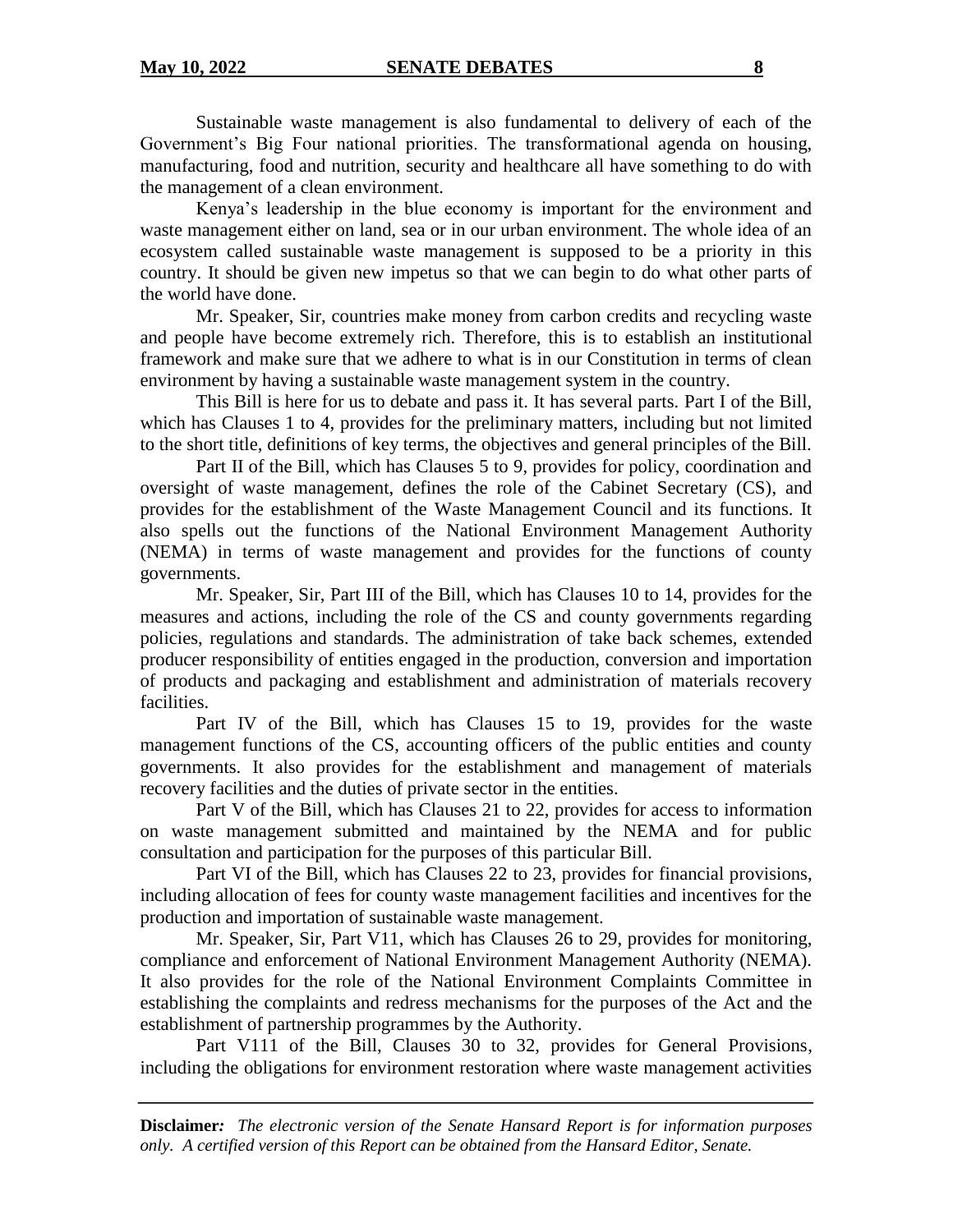have taken place, dispute resolution mechanisms relating disputes under the Act and general penalty for offences for which no specific penalty is provided for under the Act.

Part IX of the Bill, that is Clause 33, provides for the power of the Cabinet Secretary to make regulations for the better carrying out of the provisions of the Act.

Part X of the Bill, Clauses 34 to 35, provides for miscellaneous matters, including the integration of the waste management into school curriculum and for transitional matters.

The First Schedule of the Bill provides for the conduct of business and affairs of the Council. The second schedule of the Bill provides for the procedures to be followed in public participation as specified in Clause 23.

Mr Speaker, Sir, the Bill does not contain any provisions limiting any fundamental rights or freedom.

Clause 31 of the Bill provides for the power of the Cabinet Secretary to make regulations in order to make it better to carry out the provisions of the Act.

 I, therefore, urge the Members to make contributions in this matter. Anyone can tell you how waste is mismanaged rather than how it is managed because we know how it is mismanaged. In our counties particularly, NEMA has to come clean.

It has to become stronger so that when anybody mismanages waste or does not manage waste properly or profitably or does not maintain a clean environment, we have to have somebody to take responsibility. The Bill then now narrows that to NEMA.

Mr. Speaker, Sir, there is a Complaints Committee which means we can now complain to somebody when our environment is not kept clean, when a town or a municipality fails to collect waste or fails to manage that waste and, therefore, spills into water resources or into people's livelihood.

This is a very serious matter that requires that we actually apply technology. It requires that we borrow best practices from other countries that have successfully managed their waste. That is basically not rocket science. We know countries and organizations that have managed their waste properly. This will take out the mismanagement that exists in our counties.

Mr. Speaker, Sir, it also compels us to invest in waste management. It will force us to get the necessary tools and equipment, facilities and institutions to manage waste in a very civilised way.

There are many places where you will find that waste is managed and in a situation in our counties where you wonder if NEMA was involved in that matter and if they actually gave permission of the licences for this particular way of managing or mismanaging that waste.

This is a very important Bill. As Members speak about waste management situation, we know that our counties have not been successful in managing many things, including our health situations. This one can now be the result of those sicknesses and those illnesses that lead us to go to hospitals, which have no medicine and so it becomes a vicious cycle of some misfortune.

I do not want to spend so much time on it. I urge hon. Members to consider and pass this important Bill in order to ensure that the country benefits from sustainable waste management systems. That will offer many opportunities and benefits to both the economy, the society and the environment.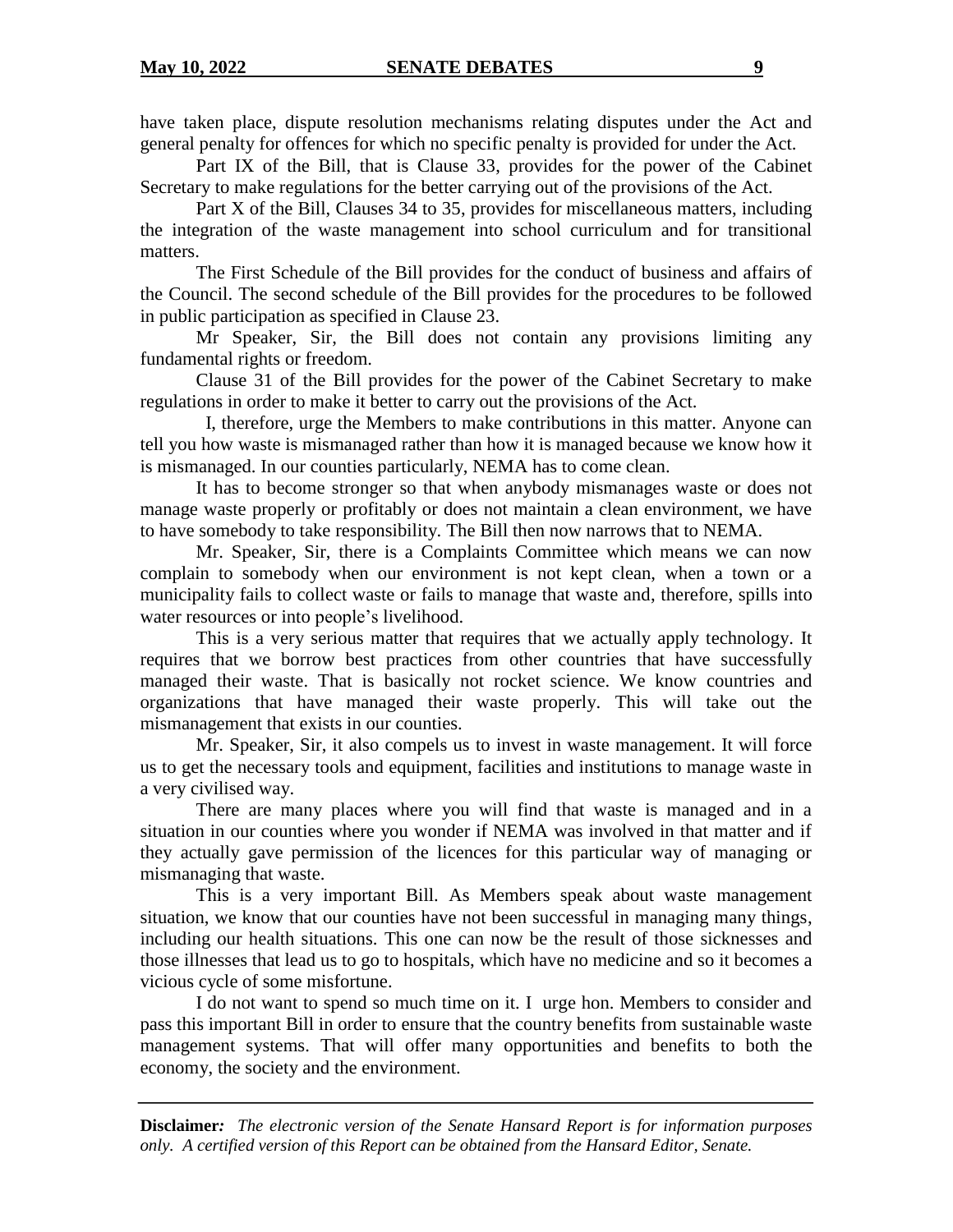Mr. Speaker, Sir, there is a lot of benefits, business and a lot of extra production or power from our wastes. It can be turned into a source of green power. There are many other benefits that can come out and I hope that Members will pass this Bill.

With those few remarks, I move and ask Sen. Dullo to second.

**Sen. Dullo:** Thank you, Mr. Speaker, Sir. I will be very brief in seconding this Bill.

This is really a very important piece of legislation and it is long overdue. I will only comment on a few areas that I think that I really feel that this Bill is very important, especially Clause 2 which has really captured the gist of the legislation.

Waste management activity clearly highlights the importation and exportation of waste as prescribed by regulation of waste, including any activity or process that is likely to result in generation of the waste. It also highlights on accumulation and storage of the waste, collection and handling of the waste, which is very important, reduction, reusing, recycling and recovery of the waste.

There are many countries that have really made a lot of money from this particular kind of management recycling of the waste and also recovery of the same, and trading in waste which is also very critical. I think once we pass this legislation, it will help this country to generate revenue from this process.

I think there are ways of actually transporting waste. Where I live, in Lavington, sometimes you will see a whole truck full of waste and sometimes smelling almost an hour along the road. That is not good because we are polluting the air. I think it is very important to have proper ways of transporting the waste.

Transfer, treatment of waste and the disposal of the waste is also very important. We have been having a lot of challenges as far as waste management in our counties is concerned, especially in market areas, in hospitals and around our homes. If we have proper legislation in place on how waste is managed, then we will live as a healthy country.

Clause 3 highlights the object of this Bill. One of them is to promote sustainable waste management. In most of our counties, there are no strategies or ways of promoting sustainable waste management despite counties having budgetary allocations for those municipalities.

Mr. Speaker, Sir, improving of health of Kenyans by ensuring clean and healthy environment is also another factor that we need to take very seriously. Over the years, there are people who were doing exploration in Northern Kenya. They left a lot of waste, which is actually dangerous to the health of the communities living in those areas. If we have proper legislation such as this one, it will be able to help the communities manage their health and also ensure that the areas are left clean and healthy.

It will also reduce, air, land, freshwater and marine pollution; promote and ensure effective delivery of waste services, which is also very critical and create enabling environment for employment in the green economy in waste management recycling and recovery.

Mr. Speaker, Sir, as I said earlier, if we do that, there will be creation of employment within our counties. Many of our youth who are unemployed will be able to get employment in this country.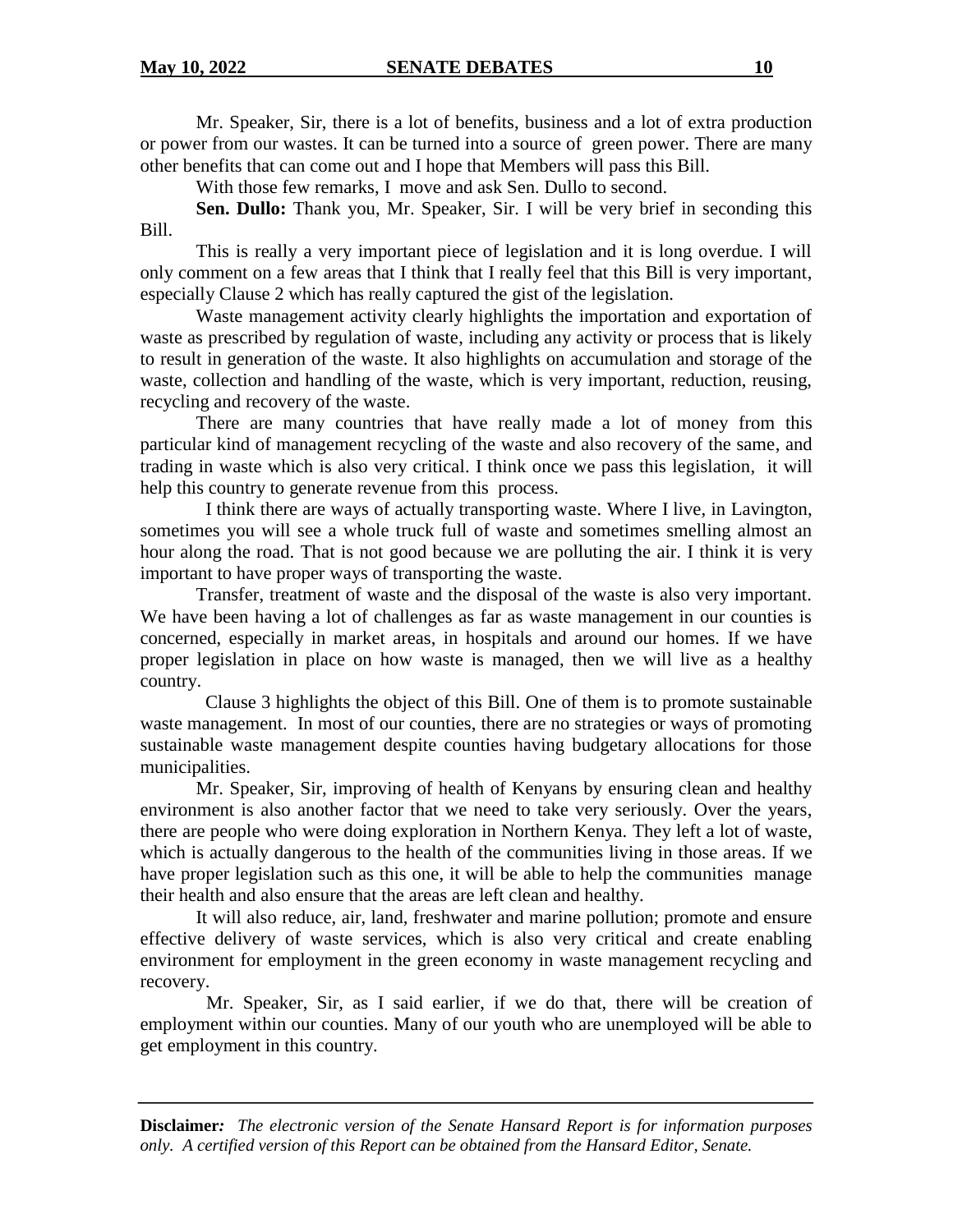The other benefit is establishing an environmentally sound infrastructure and system for sustainable waste management. Apart from the big cities, most of counties do not have infrastructure that can be used in actually sustaining the management of waste.

It will also help to promote circular economy practices from green growth is also critical, and mainstream resources, efficiency, principles in sustainable consumption and production practices.

This can actually be borrowed from the countries that have already established that. Once we pass this particular legislation, it will be quite useful to our counties and also we will have revenue generated. Our counties and the population will be able to live in a healthy environment.

One aspect in this particular legislation is that the Bill mentions that two months after passing this legislation, counties will come up with a legislation. I think this is long overdue because if this legislation is enacted, we should be able to allow the counties to enact their legislations immediately so that we can deal with waste management in our counties.

Mr. Speaker, Sir, enforcement is very critical because there are many people who actually violate on the rights of individuals and citizens as far as waste management is concerned. I have a neighbour where I live, who burns waste every day at 4.00 p.m., behind my fence. I have reported severally to the National Environmental Management Authority (NEMA) but nobody is taking any action, which is a very serious matter. We need to enforce legislation that manage sustainability of waste management.

With those few remarks, I second and I thank the Senate Majority Leader for having moved this Bill.

I thank you.

## *(Question proposed)*

**Sen. Cherargei:** Thank you, Mr. Speaker, Sir, for giving me this opportunity. From the onset, I want to commence by saying that this Sustainable Waste Management Bill is long overdue.

One of the biggest challenges especially to growth of our cities, towns and centres has been how to manage waste management and the issue of solid waste management across our counties.

Mr. Speaker, Sir, the biggest challenge even here in Nairobi City County being the capital city, for over the years, has been how to manage waste. If waste is not managed properly, it can become hazardous to public health. If we manage it well, it can be a source of income and employment. If you look at Dandora Dumpsite, it continues to be a source of many livelihoods of the young men and women around Dandora in this city.

Similarly, when you go to any centre, be it Nandi County where I come from, Mombasa City County, Kisumu City or West Pokot in Kapenguria, the biggest challenge has been how to harness and manage the issues of waste.

Under Article 43 of the Constitution, every Kenyan should have access to clean water and good environment. Therefore, we cannot talk about fundamental protection and environmental sustainability if we cannot manage issues of waste.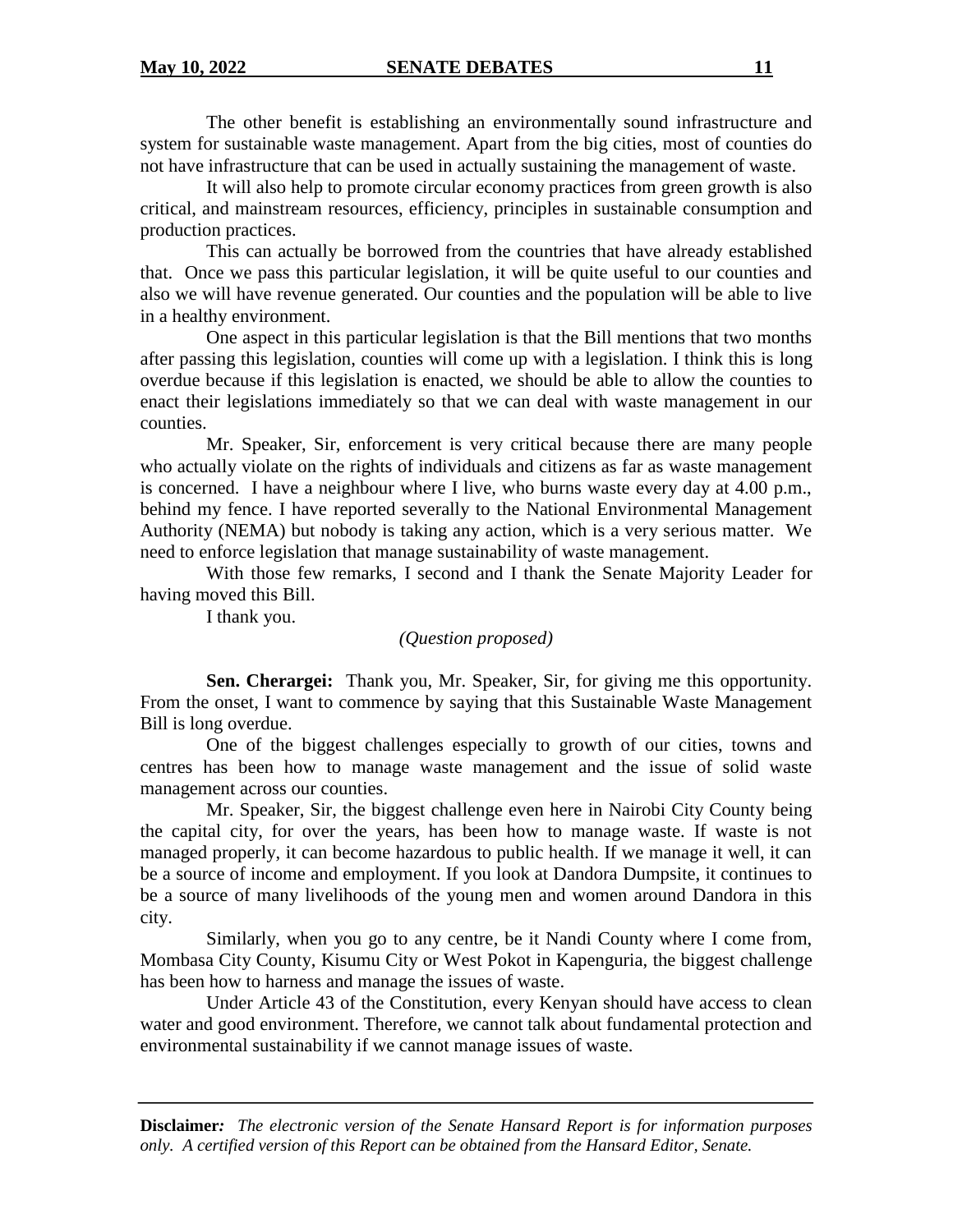Mr. Speaker, Sir, I really want to thank the Senate Majority Leader, Sen, Poghisio, for bringing this Bill as part of the legacy of Senate. It is Bill that has been generated by the National Assembly but it deserves our attention.

Even, when you come to my small centre called Mosoriot Township, it has been hard for the county government to collect waste. Once in a while, they use a tractor but when you walk around Mosoriot Township, you find a lot of litter, solid waste and sewerage issues and this continues to be a threat. The same applies to Bungoma County where I have been on several occasions, both on official and unofficial duties.

In a town like Kapsabet, there is the same challenge of managing waste. When you go around showground areas you get a lot of waste being thrown about. When you go to Nandi Hills Market where Mama mboga and the hustlers are trying to eke living, there is the problem of management of waste.

I had an opportunity of taking Sen. Kang'ata, the incoming Governor of Muranga County, to Kapsabet CBD Market. It is hard and I sympathise and empathise with the mama mboga in Kapsabet Town Market who continue to languish despite paying for the services in Kapsabet Market.

I also sympathise with the customers who shop there because you have to dodge waste that has been left. Apart from unavailability of toilets and electricity, there is also a lot of solid waste that has been left in Kapsabet Town Market.

The county government finds it not fit to do anything despite fighting for billions of shillings to go to Nandi County Government. That is the sad reality. Towns like Kaptumo, Kobuchai, Serem, Kabiyet, Chepterwai, Ndala, including Lessos, Imaki, Nandi Hills, Maraba, Chemase, all those areas that have small trading centres continue to have a big challenge.

As we said in Article 43 of the Constitution, every Kenyan has a right to clean environment. In economic and social council, somebody should go to court. When you go to most of our counties, solid waste is not managed properly and yet there is the right to access to clean health. This is very unfortunate.

Mr. Speaker, Sir, this Bill is long overdue and there many issues. There is the issue of Clause 28 on the National Environment Complaints Committee which states that they shall establish a complaints and redress mechanism for purposes of this Act.

I can give an example of when Kisumu County Government wanted to relocate a dumpsite and that brought a lot of issues because there was no structured way of engaging.

When we talk about access to justice, this is one way of decongesting our courts. If we already have this, it will solve a lot of issues that would have gone to Environment and Land Court matters. I am told that the reason why the first Governor of Kisumu City County was not reelected back was because of the issue of push and pull of relocating the dumpsite within Kisumu City County.

Therefore, having this Complaints Committee will allow efficient access even at the national level. I know there are Kenyans who are not comfortable with having Dandora Dumpsite here in the city and they would want it to be relocated. We are planning to have smart cities in our counties. We are planning to have export processing zones like Konza City, we are planning another smart city in Eldoret. All these cities need a proper legal framework.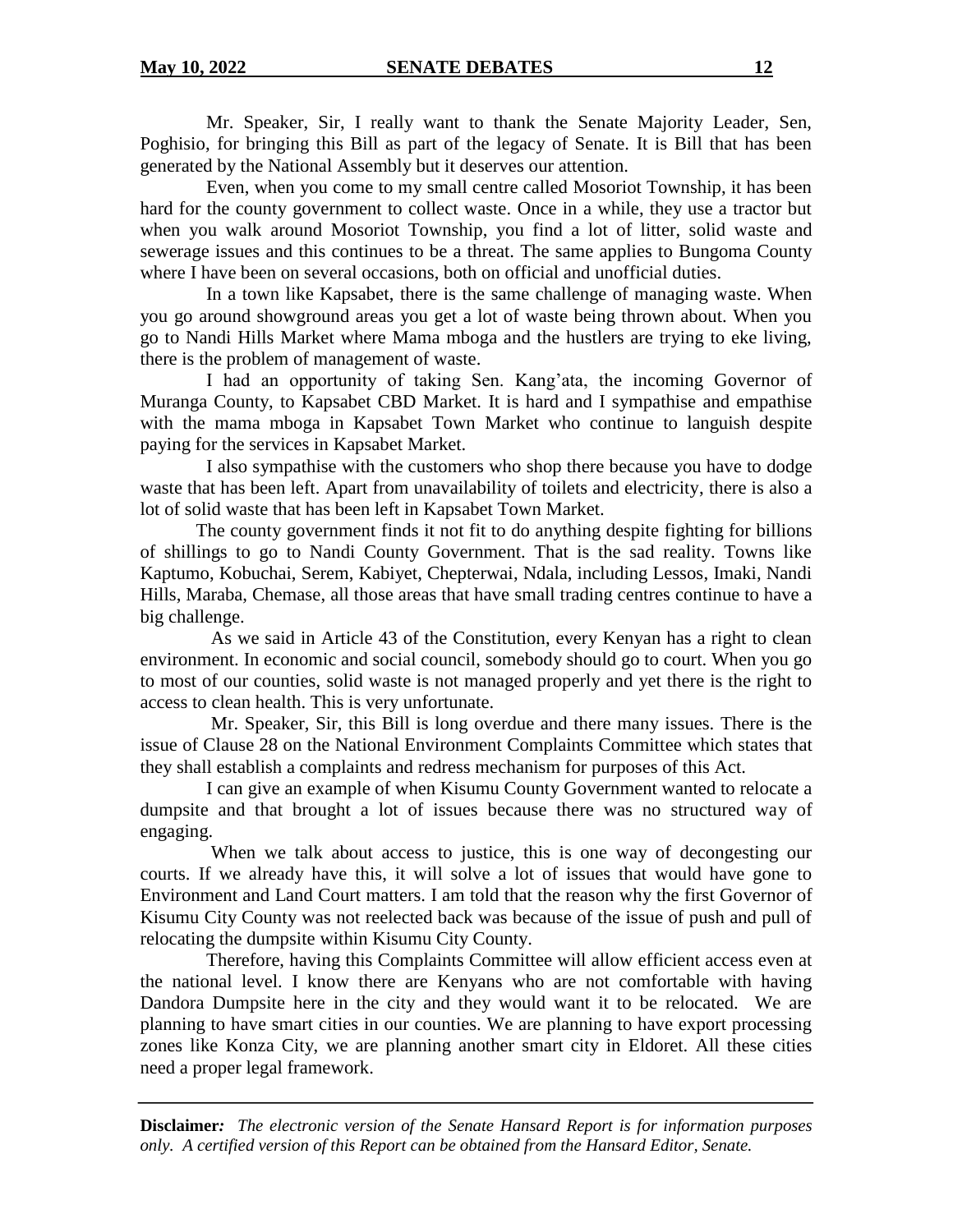One of the ways to ensure that some of these disputes are resolved is this National Environment Complains Committee (NECC). It is important.

Mr. Speaker, Sir, my second point is on Clause 29. Looking at the Urban and Cities Act, the role of county governments should not be downplayed. One of the functions given to county governments is waste management. Therefore, it is very important that county governments play their critical role.

This is the role of the Monitoring and Evaluation Authority (MEA) and it is very straightforward. I have seen in a particular clause – though I cannot trace it – where county governments are allowed to do partnership. I was watching a documentary in Aljazeera where other countries are selling excess wastage to other countries. I cannot remember the two countries that were doing that.

This waste can generate income through partnership. There is a way that we can manage waste and recycle. I am happy nowadays, some products in the supermarkets have the words "Recycle me" at the top. It is very important that we put in place recycle and waste management policies.

Counties need to partner and see how to manage waste. For example, we, farmers turn animal waste into biogas and generate cooking gas and electricity. Where I come from, we keep cows and other livestock. It is therefore very important for counties to partner with other organisations and agencies. We have classic examples of countries, which have succeeded in doing this. Waste should not choke our cities. I do not want to cast aspersion but I have seen that India's biggest problem is waste management.

Access to information is a basic right. Under Article 34 and 35, public participation has been dealt with. You remember public participation was found to be critical in the case of the County Executive Committee (CEC) for Finance of Kiambu County.

I think the collapse and the red herring of the Building Bridges Initiative (BBI) was lack of or inadequate public participation. The standards in the Supreme Court are high. Agencies and people who aspire to be governors must be aware that public participation continues to be an ingredient in public management affairs.

As our brothers and sisters who are busy in the villages campaigning to be governors, they must be aware that even if you become a governor, you are not a demigod to decide; you must go back to the people. Power belongs to the people and that is what our Constitution envisages.

Mr. Speaker, Sir, I am happy that most agencies and institutions try to segregate waste. You will see a notice asking you to drop a banana peel and a plastic soda bottle in a separate waste bins. Segregation of waste makes waste collection very easy. This has been envisaged in Clause 20.

Finally, I think the private sector continues to play a critical role. The public private sector continues to be one of the biggest market players in terms of industries, especially the cottage industries. This means there is a lot of wastage and the private sector should be involved. The private sector should be involved in Corporate Social Responsibility (CSR) and this includes even waste management.

I am happy that Clause 19 provides for waste quantities and management method. This country has been having a challenge with most of the factories that I do not want to name.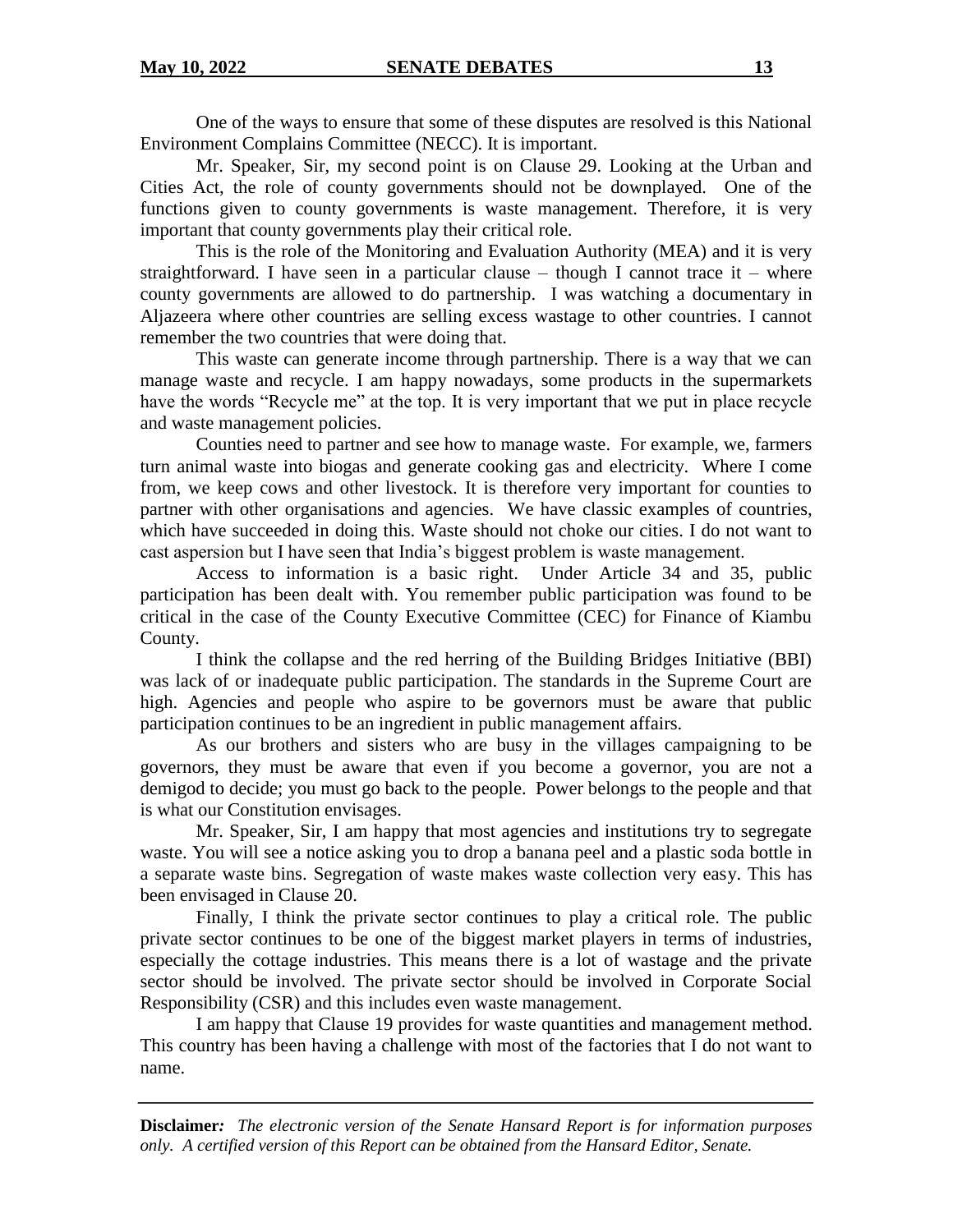In one of the leading television networks, I saw a story about neighbours in either Machakos or Mombasa Road, demanding the closure of a certain factory. We have been facing a similar challenge where I come from. I think the private sector continues to be a critical partner to ensure that the waste management is part of CSR that we are talking about.

In Sen. Faki's Mombasa County, they relocated the Kibarani Dumpsite. They have now planted trees on that piece of land and the place is now looking beautiful.

*(Sen. Faki spoke off record*)

I think Sen. Faki is confirming that it has been done.

I can see there is a lot of heat in Mombasa County but I hope the next Governor--- Mombasa County is very hot but I am just saying that it is hot politically.

I have seen former Gov. Sonko has relocated to Mombasa County. Hon. Abdulswamad and Sen. Sarai are there as well. I am told Mombasa is hot and it I hot politically. I know maybe Sen. Faki did not run for governor because it was too hot and the place is too hot.

Mr. Speaker, Sir, that relocation programme done by Mombasa County is very important. I hope that in terms of planning of our cities like Mombasa, Nairobi, Eldoret, Kakamega, Kisumu, Bungoma and many others, should be done in a more appropriate and orderly manner.

The functions of county governments in Clause 17 can never be emphasized. They have a specific role and governors should know why. Governors are quick to buy drugs from the Kenya Medical Supplies Authority (KEMSA), vehicles and going on trips abroad and exotic places in the world.

However, when it comes to solid waste management, fixing roads, bursary and paying casuals--- For example, I am told in Bungoma County that casuals have gone forever without payment. Governors should know that solid waste management is part of their work.

It looks like governors will only go where they think it is comfortable. I know managing solid waste does not have a nice smell but the point we are trying to make is that governors should realise that part of making our cities attractive---

In counties like Kisii, there is land fragmentation and it is coming to Nandi County. It will reach a point where we will need to ensure that most Kenyans live in cities in the next decade. How can we encourage rural-urban migration if our cities do not have a proper waste management plan as provided by this law?

Therefore, this law is futuristic and it will ensure waste management plan is put in place. I hope county governments will comply. As the primary oversight body, I request county assemblies to use this as a panel law to transplant and modify it to fit each country. This is because waste management in Nairobi City County is different from how it is done in other places.

Finally, I know many divisions are coming up. I hope our colleagues will find time and help make this Bill as our legacy. As President Uhuru Kenyatta retires, we want him to sign this Bill into law. This is what will be used by governors, city managers and urban or physical planners.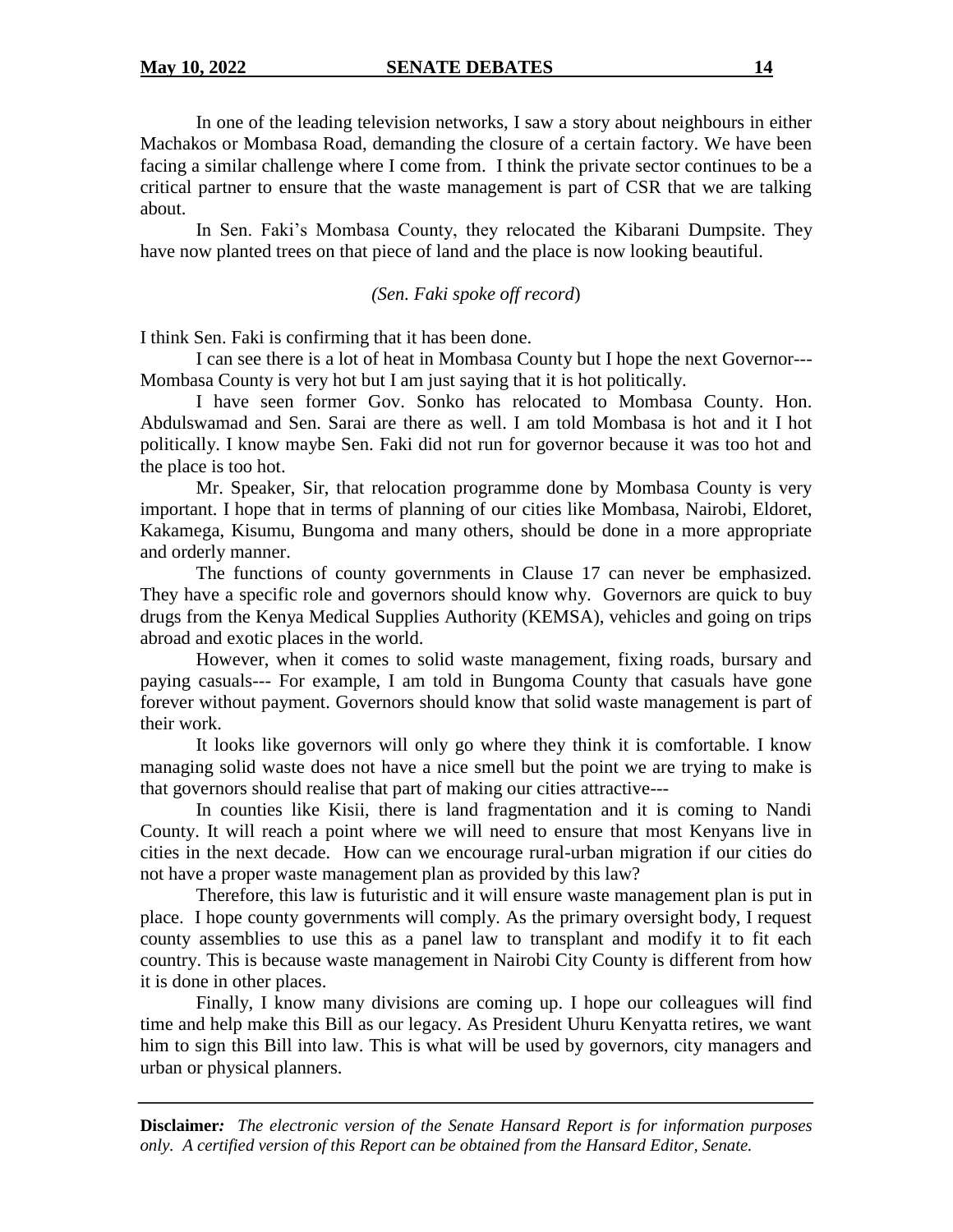Mr. Speaker, Sir, this should even be part of the interview for somebody who will want to be an urban or city planner. I am not talking about the political interviews that we are seeing.

My brother, hon. Stephen Kalonzo Musyoka, has indicated that he will attend an interview that he had declined to attend. When they attend serious interviews, they should be conversant---

**The Speaker (**Hon. Lusaka): Sen. Cherargei, please, conclude. You have few minutes to state important points. However, you are now wasting them on political statements that you can say in *barazas.* 

**Sen. Cherargei:** Mr. Speaker, Sir, I was using it as an example. When physical and urban planners attend interviews – not the ones we are seeing but of serious magnitude – they should be conversant with this law. I am not saying it in bad faith. It is good to attend interviews, including political ones.

**The Speaker (**Hon. Lusaka): Sen. Faki, you are next.

**Sen. Faki:** Asante, Bw. Spika, kwa kunipa fursa hii kuchangia Mswada huu wa kudhibiti uchafu katika maeneo yetu.

Niruhusu nikupe kongole kwa kutuwezesha kuwa na Kanuni za Kudumu kwa lugha ya Kiswahili. Sikupata fursa ya kukupongeza kwa sababu nilikuwa safarini. Sasa kwa vile tuna Kanuni za Kudumu kwa lugha ya Kiswahili, tungependa pia Miswada, ripoti na Taarifa zichapishwe kwa lugha ya Kiswahili. Hii itasaidia watu wanaofuatilia mijadala katika Bunge kusoma ripoti zetu kwa njia ya urahisi. Pia, itasaidia pakubwa kukuza lugha ya Kiswahili.

Tulipokuwa tunaanzisha hizi Kanuni, lugha ya Kiswahili ilikuwa imeratibiwa kwa lugha inayotumika pakubwa ulemwenguni. Swala hili tulilofanya wakati ule lilisaidia pakubwa kuhakikisha kwamba lugha ya Kiswahili inaendelea kukua na kutumika ulemwenguni.

Mswada huu wa usimamizi wa uchafu umekuja kwa wakati mwafaka. Tumeona kwamba kaunti zetu zinapata shida na lundo la takataka.

Tumeona Kaunti ya Kisumu imeweza kudhibiti taka zao kwa njia ambayo inaleta usafi kwa mji wao. Vilevile, Kaunti ya Mombasa, tumefanya hivyo. Zamani, ulipopita Kibarani, lazima ungefunga mapua yako. Sasa ukipita kibarani ni kusafi, kumepandwa miti na kumewekwa vinyago vya wanyama ambapo Jumapili watu wanakwenda kujivinjari. Watu wengi wanazuru sehemu ile kuona yale mabadaliko makubwa ambayo yamefanyika.

Ya kusikitisha ni kuwa jaa lingine la taka limepelekwa mtaa wa makaazi wa VoK, Nyali. Jaa hili limeweza kukua mpaka sasa limekuwa ni shida kulidhibiti. Ijapokuwa jaa kubwa la Mombasa liko sehemu ya Mwakirunge, lakini hili ambalo liko katika eneo la VoK limekuwa ni udhia kwa wakaazi wengi wa Nyali na sehemu hiyo.

Naomba Serikali ya Kaunti ya Mombasa iweze kuhakikisha ya kwamba jaa lile limeondolewa pia. Hii ni kwa sababu hatuwezi kuwa na jaa katikati ya makaazi ya watu.

Usafi ni ustaarabu. Naweza kuleta sheria kama hii, lakini ikiwa sisi wenyewe hatuna ustaarabu wa kuwa wasafi ama kuweza kudhibiti takataka zetu hata tuwe na sheria kama hii haitasaidia. kwa mfano, tumewaona watu wengine wanaendesha magari barabarani na wakikunywa maji, wanarusha chupa nje na kuanguka kwenye barabara. Kwa hivyo, hata ukamuekea sheria mtu kama huyo, itakuwa ni kama kupigia mbuzi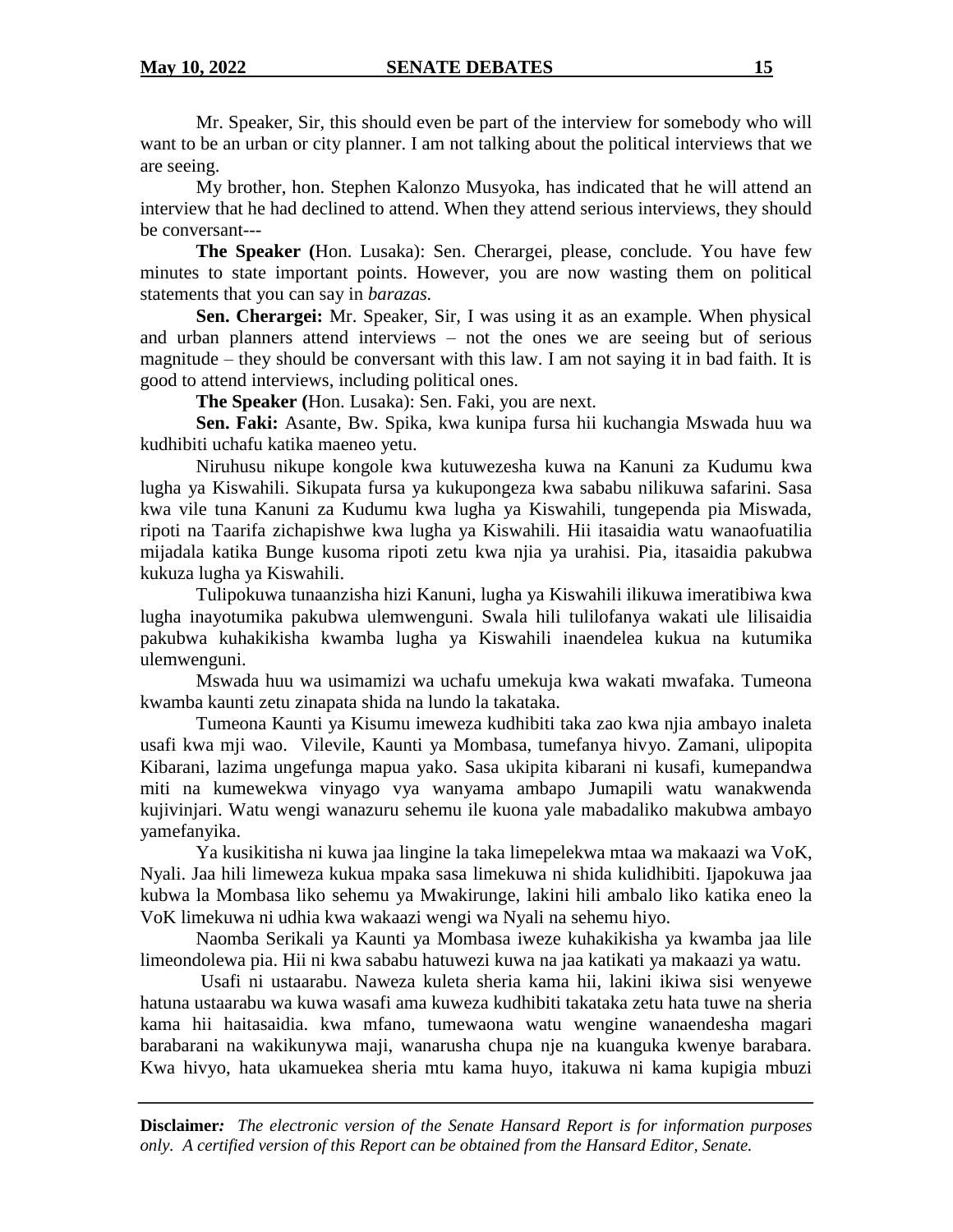guitar kwa sababu, hana tabia ya ustaarabu. Kwa hivyo, kama huna tabia ya ustaarabu, hata ukawekewa sharia, haitakuwa na faida yoyote.

Sheria hii itasaidia pakubwa kudhibiti lundo la \*takataka katika kaunti zetu. Sheria hii pia itadhibiti kuagizwa kutoka kwa nchi za nje takataka ama mabaki ya vitu vichafu kama vile vitu vya sumu.

Tukikumbuka hapo awali eneo la Mikindani, Kijiji cha Owino Uhuru wakaazi walienda mahakamani kudai ridhaa kwa sababu walikuwa wameletewa mabaki ya madini ya *lead ambayo* yalikuwa na sumu na yakaathiri afya zao. Serikali ikaombwa ilipe Ksh3 bilioni mwaka uliopita. Lakini, mpaka sasa, pesa hizo hazijalipwa. Ijapokuwa athari zile zimepungua, watu wa Owino Uhuru Kaunti ya Mombasa wanazidi kupata shida kwa sababu zile pesa zingewasaidia kugharamia matibabu na mambo kama hayo.

Jambo lingine limenifurahisha ni kuwa hii sheria ikipitishwa katika Bunge hili, serikali za kaunti zitalazimika kupitisha sheria hii ili kudhibiti takataka katika maeneo yao.

Mara nyingi taka hizi zikibebwa, zinatupwa maeneo fulani ambayo inakuwa ni hasara. Watu wanaokota taka katikati ya mji na kutupa katika eneo fulani ambapo zinachomwa. Zikichomwa zinaharibu mazingira kwa sababu ule uchafu ukiingia hewani unaharibu *ozone layer.* Hii inasababisha kubadilika kwa hali ya anga.

Hili imekuwa tatizo kubwa katika ulimwengu. Hii inasababishwa pia na maswala ya kuchoma taka ovyoovyo. Haya maswala ya kuchoma taka yanatakikana yasimamishwe ile tukae kwa mazingira safi.

Matumizi ya takataka hizi uleta bidhaa tofauti. Kwa mfano, kuna nchi ambazo zinapata nguvu za umeme kutokana na takataka na vitu ambavyo vinatupwa.

Tumeona kuna sehemu zingine taka inaundwa kuwa vitu tofauti kama makaa ya kupikia na matofali ya kujenga pia. Zote hizi zinafanyika iwapo kutakuwa na uwekezaji katika sekta hii ya taka. Wengi ambao wametumia takataka kwa njia nzuri, wamepata manufaa makubwa.

Badala ya kuchukua taka na kuchoma, itakuwa ni bora kaunti zetu ziweze kulazimishwa kuhakikisha kwamba hizi takataka zinatumika kwa njia ambayo itasaidia kuleta maendeleo na kuleta mazingira safi katika maeneo husika.

Bw. Spika, katika sheria hii, kuna nafasi ya kutatua mizozo kupitia kwa uwiano ama mazungumzo. Kiingereza wanasema *dispute resolution section* ambayo ni kifungu cha 32 ya sheria hii.

Hiyo itasaidia pakubwa kupunguza mizozo baina ya kaunti. Kwa mfano, takataks za Nairobi zilikuwa zinatupwa Murang'a. Kwa hivyo, mizozo kama hiyo haitakuwepo iwapo sheria hii itatutumika.

Sheria hii ni nzuri. Kaunti zetu nyingi zinatumia sheria za miaka kumi baada ya kuwa na serikali za ugatuzi. Kaunti nyingi zinatumia *bylaws* ama sheria ambazo zilikuwa zimepitishwa na *county councils* za zamani, kudhibiti mambo ya takataka kama ambayo yamezungumziwa na sheria hii.

Mhe. Spika, sheria hii itasaidia kuendeleza usafi katika miji yetu. Itasaidia pia kupata wawekezaji ambao wataweza kusaidia kwa kuleta maendeleo kwa kutumia vifaa visivyotumika tena. Iwapo sheria hii itapitishwa, itakuwa ni njia moja ya kukuza uwekezaji na nafasi za kazi katika maeneo yetu.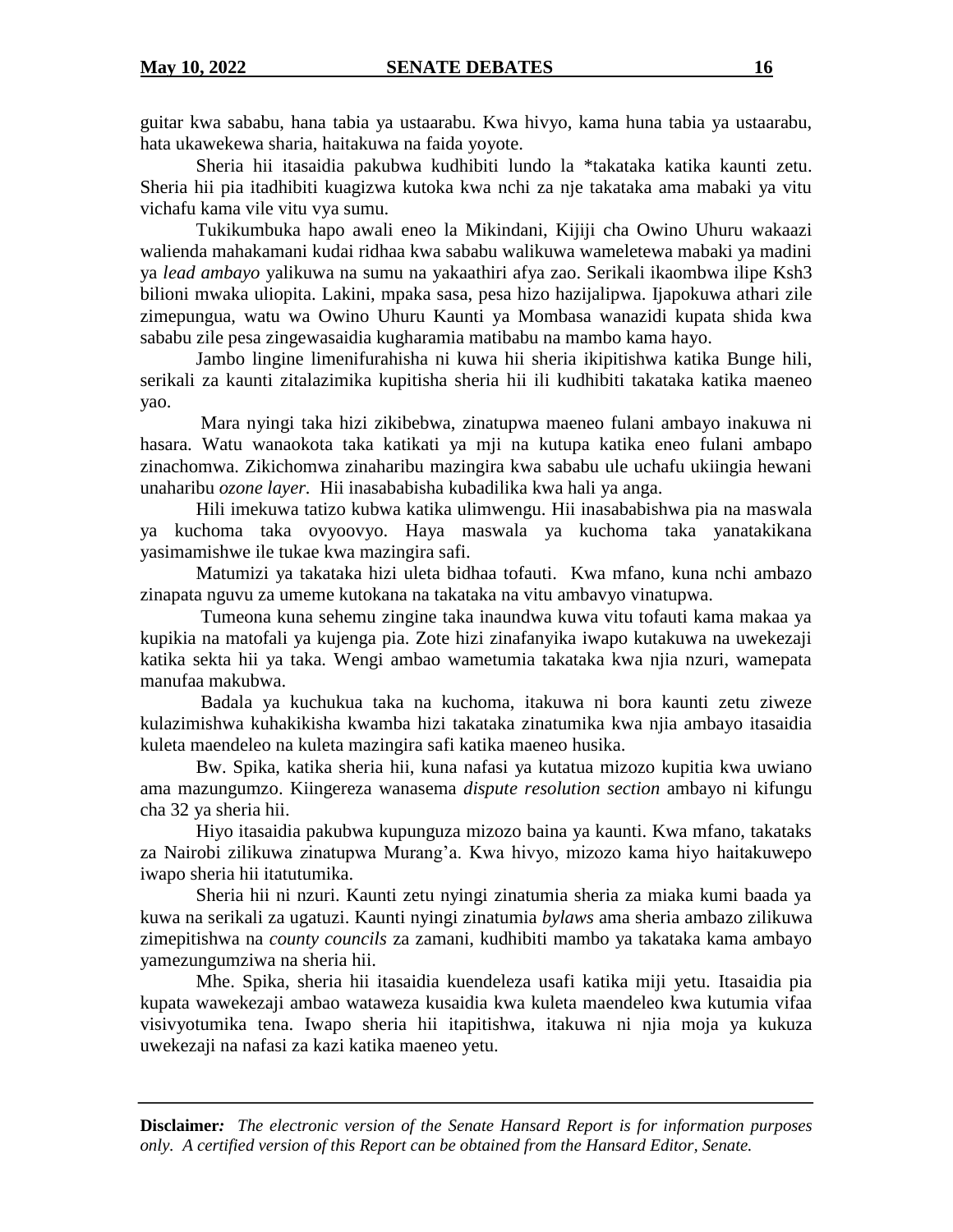Pesa nyingi zinatumika kusafirisha takataka kwenda kwenye majaa ambayo hayasaidii chochote kimaendeleo wala hazina manufaa kwa jamii husika.

Asante Mhe. Spika kwa nafasi hii.

**Sen. Seneta:** Mr. Speaker, Sir, I thank you for giving me the chance to contribute to this important Bill.

From the onset, I wish to state that this is an important and timely Bill. It is one of the Bills that I wish this House can pass before the next Senate. A clean and healthy environment is a constitutional right. Article 42 of the Constitution states that every citizen has the right to a clean environment.

There is no infrastructure and system put in place in our counties to ensure that citizens are free from air pollution and environmental hazards. This Bill has come at the right time. It has a provision where the county governments can improve their structures, policies, regulations and standards on how to improve the environment.

It has also given responsibilities and roles to the Cabinet secretary (CS) and the county governments with regards to making policies and regulations. This is important because, right now, collection of garbage in our counties, their transportation, lands and fields for dumping, water drainage systems, have all failed. We have no proper system to address these environmental matters.

*[The Speaker (Hon. Lusaka) left the Chair]*

*[The Deputy Speaker (Sen. (Prof.) Kamar in the Chair]*

Madam Deputy Speaker, when this Bill is passed, it will address the issues that I have highlighted. Of interest is the provision that will enable county governments to do financial allocation and give incentives to companies and institutions that are doing garbage collection and management of waste. Another interesting provision in this Bill is creating a monitoring, compliance and enforcement law in the Bill. The county governments and institutions like the National Environmental Management Authority (NEMA); the authority in-charge of waste management, will have infrastructure for monitoring and compliance.

This Bill is timely. I urge the House to pass it because it will go a long way in helping us to put our urban areas infrastructure in place for waste management. It will assist our county governments to enforce waste collection and management.

I therefore support this Bill.

**The Deputy Speaker** (Sen. Prof.) Kamar): Thank you, Sen. Seneta.

Sen. (Dr.) Musuruve is online. Kindly proceed.

**Sen. (Dr.) Musuruve:** Madam Deputy Speaker, I thank you for giving me the opportunity to support this Bill.

This Bill is in itself self-sustaining. It is giving possible ways of ensuring that there is no environmental or water pollution. Managing waste will create an efficient way of protecting our environment. It will also ensure we get something from the recycled waste.

When waste is managed, it can be recycled to something useful. I have seen in many parts of this country where women, men and youths collect bottles and different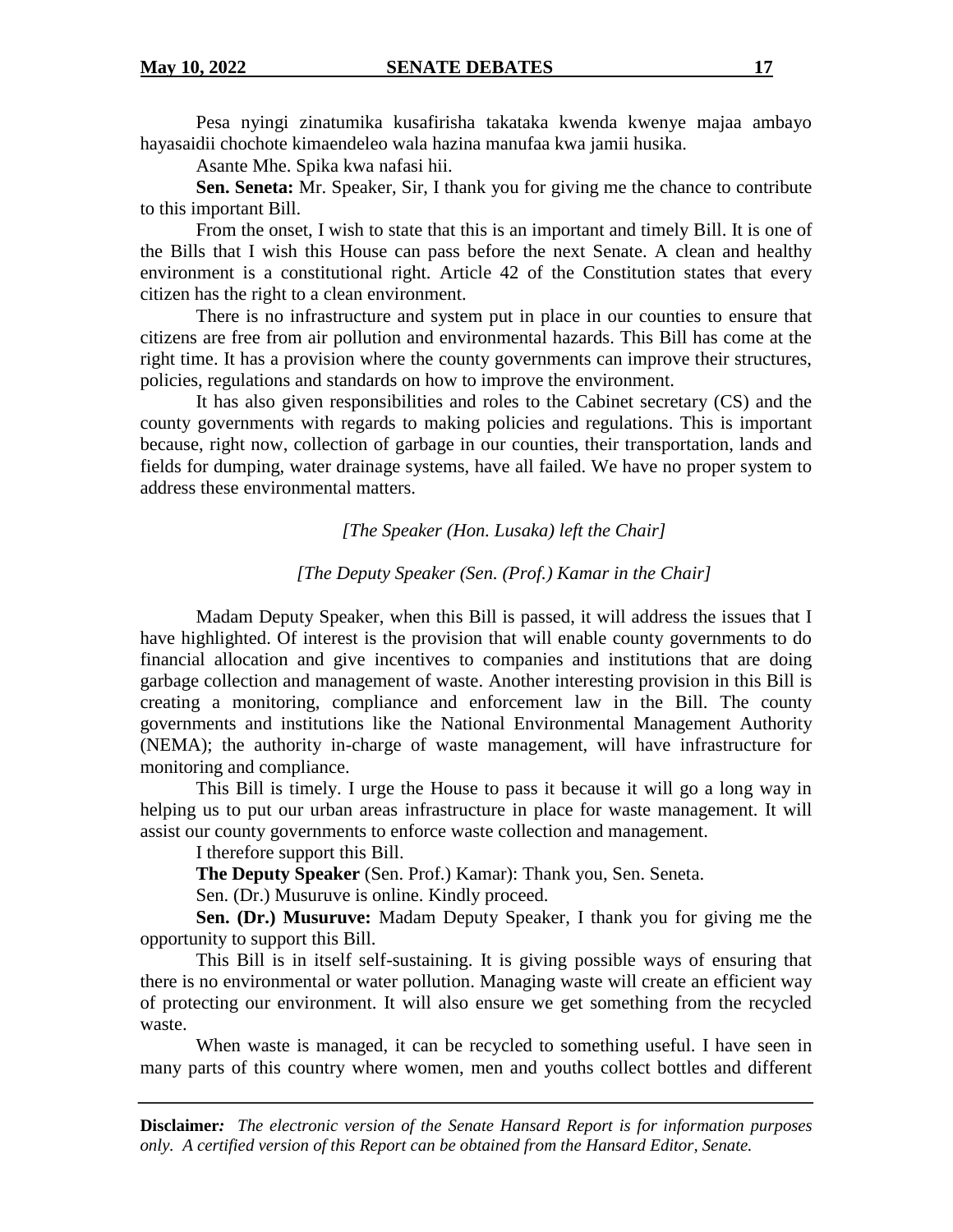items from garbage for recycling. If this waste management is enshrined in law, there is a big likelihood of creating employment in counties. This should be a business of the county governments. Waste is in all parts of this country.

I give an example of a waste disposal program that I have seen, I am sure many people who have been to Mombasa have seen it too. On your way to or from the airport, you will find a place where there used to be a lot of garbage but it has since been cleared and is now a tourist site. This action from the County Government of Mombasa is not self-sustaining. The dump site was transferred to another area.

Waste management means that the waste should be translated into usable value. We can get cheap energy from waste. In some counties, I have seen people translating cow dung into usable energy. This is cost effective. I support this Bill which should be embraced by county executives. They should identify resources and the available waste. The waste needs to be categorized into sections, for example cow dung, paper bags, *et cetera*. whatever waste being managed should be managed in a way that will be productive.

We have seen instances where waste has polluted sea water affecting life in the water, like fish. If there is a way waste can be managed, then it will not affect the species in the sea. Apart from that, we also have air pollution. When you go near a heap of waste, you find that the air is polluted. You will even find the place infested with rats that find their way into people's houses. As a result, people end up getting diseases.

When this Bill is enforced, then it will have an effect on climate protection.

Madam Deputy Speaker, we have to look for suitable technology that can help in recycling. I am sure there are many countries that have come up with technologies that can be used in recycling waste. That is the direction that Kenya should take.

Apart from that, this should be a win-win for us a country because it will end up creating employment. The People who collect waste and those with the expertise will get employment. This is a huge industry which I foresee employing university graduates and both skilled and semi-skilled people.

Madam Deputy Speaker, as I support this Bill, I hope it will see the light at the end of the tunnel. I hope it will also be assented to by the President. I am wondering because there are many Bills that have not been assented to. Others are still lying somewhere in the National Assembly.

We have always fast-tracked Bills that come from the National Assembly and sent them back in good time. Unfortunately, we have some Bills in the National Assembly that have really taken long.

We are aware that some of the Bills like the one on the Kenya Sign Language and others are still in the National Assembly. I hope that the Senate leadership will communicate to our sister House to ensure that these Bills see light at the end of the day.

Madam Deputy Speaker, I support this Bill and thank you for the opportunity.

**The Deputy Speaker** (Sen. (Prof.) Kamar): Thank you Sen. (Dr.) Musuruve. Sen (Dr.) Ali who is online will be followed by Sen. Kavindu Muthama.

**Sen (Dr.) Ali**: Madam Deputy Speaker, we are good at bringing legislation and good Bills which are never implemented. That is the problem of this country. We bring new Bills every day but nobody cares. What is the need of talking about waste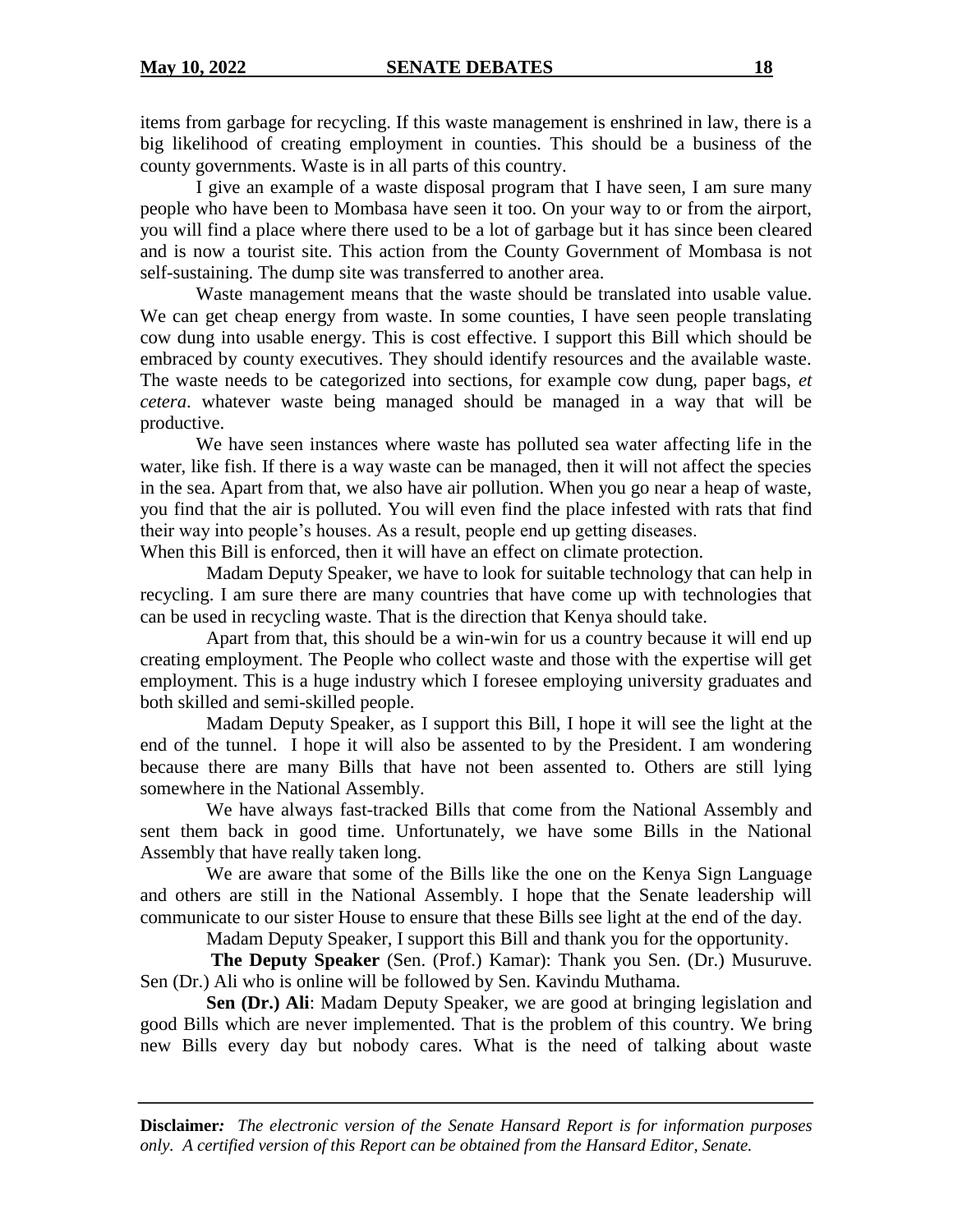management? People are saying this is the right time. We already have many laws which can be used to take care of this.

Sen. Faki has said that we have a bad habit as a country and as a people. We do not even care where we dispose our waste. The normal ones forget about the other serious ones and the ones which are severe. We throw waste from our households anywhere and it rots in those dustbins. Look at the few dustbins that are in town.

Look at what has been happening in this country for a long time. For example, if you go to Dandora Dumpsite, you will find *chokoras* and other people picking things to go and recycle but how do they look?

When you look at the companies which are supposed to be collecting normal waste from households, how do the workers and the vehicles look like? We should not make it appear like that is not a proper business when those people doing the business are minting millions of shillings from the people they collect the waste from. That is just the simple normal waste from households.

The people using those vehicles to collect waste and the vehicles are usually dirty. When they pass next to you, you feel like fainting. When you go to other places, the waste collectors have overalls and they are well protected. We do not care about our people or anything and we are talking about laws which will not help anybody.

As far as I am concerned, this is not the right approach. We have to change our attitudes first. We should be aware of the fact that we have to clean our environment.

In some areas, when you enter a house, it is very clean but outside there is dirt everywhere. We have that problem and I do not think that these laws will help anything. Everywhere you go is an eyesore. The people who collect garbage are usually dirty. So, this will not help.

Look at our waterways. The few small streams that we have in Nairobi are all stinking and dirty. We have the NEMA, which is just a mammoth organisation which I do not know what it does. Why create another authority called Waste Management Authority, when the NEMA, with all the resources and what has been done cannot function for all that long?

As far as I am concerned, this is just duplication and it might not be helpful. It is a waste of money because people want to create positons for themselves, so that---

My take is that there are issues coming up. Probably there are some international organisations that want to dump things here or an organisation is being created so that people do funny things.

 Madam Deputy Speaker, as a far as I am concerned, this Bill is of no consequence. As I have said, we have had several Bills. The Environment Management and Co-ordination Act, which provides for establishment of NEMA, should handle that. I do not see why we should create another Authority with many other people who will be employed when many bodies are collapsing because of lack of finances and what to do.

As I have said, our waterways and streams are dirty. If you go to Athi River, you will see what has happened but we cannot manage that. If the NEMA cannot manage that, then what is the meaning of waste disposal?

Organic waste can be used to create energy if people are properly educated. We need a lot of energy in this country. Biogas is not only generated from animal waste.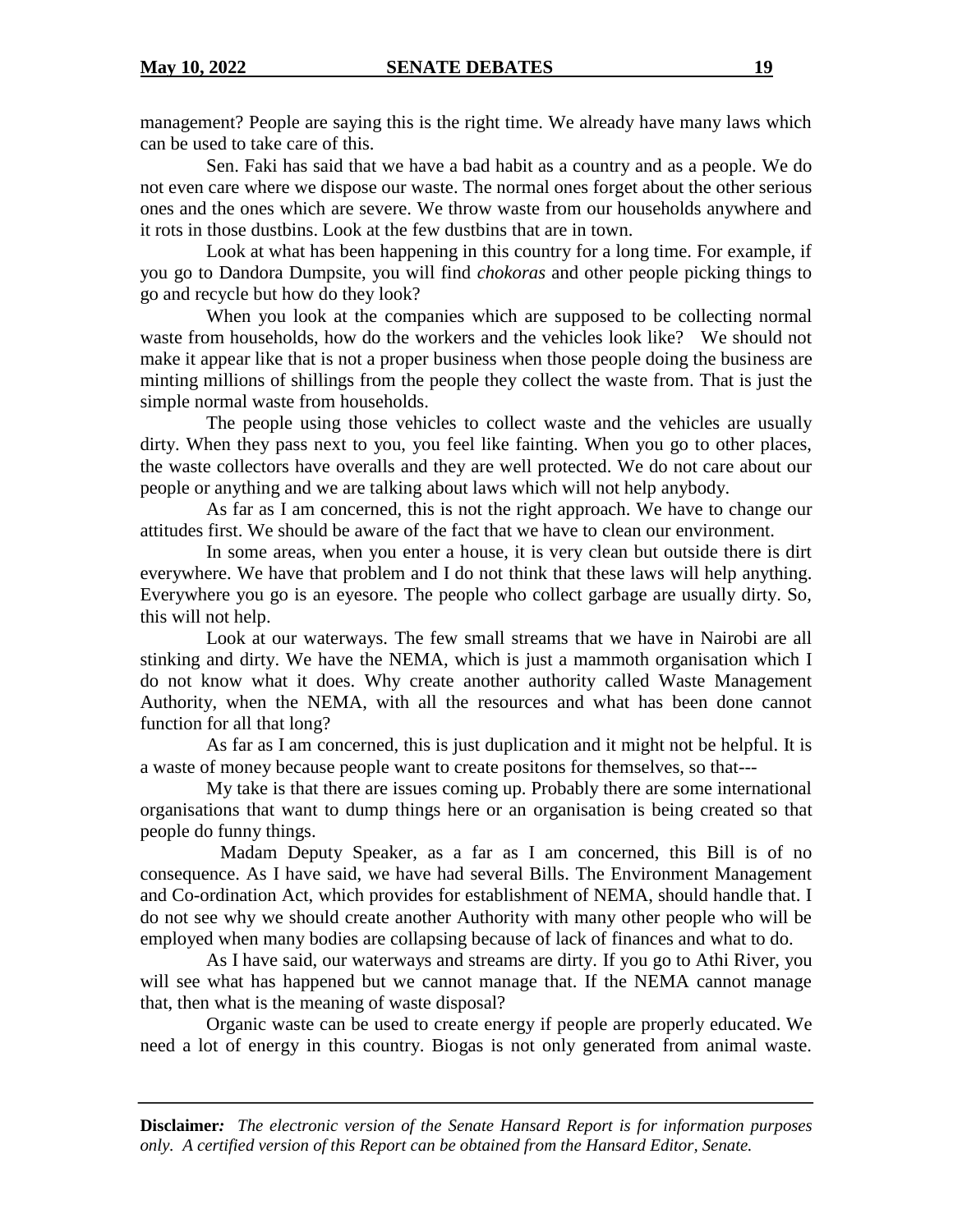Even organic waste can be used to generate that. That is a simple technology which can be used in households.

The national Government failed to perform in this aspect for a long time. That is about 60 years. Now, county governments which are suffering due to lack of money are being asked to take over some functions.

Money should follow functions, but county governments are mismanaging the little money they are given. By establishing other bodies with the hope of creating employment, we will cause more harm to the counties.

Counties are not able to collect even little garbage within their county headquarters. Forget about the sub counties. Everywhere in this country, there is unnecessary garbage, which is mostly organic and some few plastics which can be recycled.

E-waste is becoming a great hazard to this country as well but nothing is being done. What is the need of creating all these when the NEMA has failed? That is the question I would like to ask.

There are many other organisations and Ministries which are supposed to handle this but have failed. How will county governments perform with no money when resources are not being released but the National Assembly is bringing this Bill here, when they are curtailing the money which is supposed to go to county governments?

There is no increment in this financial year and you know what we have undergone before. The money is still the same like the one we allocated in the last County Allocation Revenue Bill. Nothing has changed because it is still Kshs370 billion but we want to add more functions to county governments.

According to this Bill, it is stated that once it is passed and signed by the President, within one year, it should come into practice. As far as I am concerned, these are just write-ups which are not helpful.

Whether my colleagues say this is the right time for this Bill and it is encouraging, as far as I am concerned, it is nothing. These are just papers which are being brought here but nothing happens because there is no implementation. When there is no implementation, what is the use of passing unnecessary laws which are not helpful to this country?

In Clause 9, it is stated that county governments shall be responsible for implementing the devolved function of waste management and establishing the financial and operational conditions for the effective performance of this function. Where will that money come from?

Clause  $9(2)$  says  $-$ 

"The County Government shall ensure that county waste management is in conformity with this Act within a period of one year of the coming into operation of this Act." All these things are just imaginations.

Clause 9(3) says-

"County Governments shall ensure the disposal of waste generated within the county is done within the county's boundaries except where there is an agreed framework for inter-county transportation and disposal of waste"

They cannot even do that. At times when you look at some of these issues, you realize that county councils were better.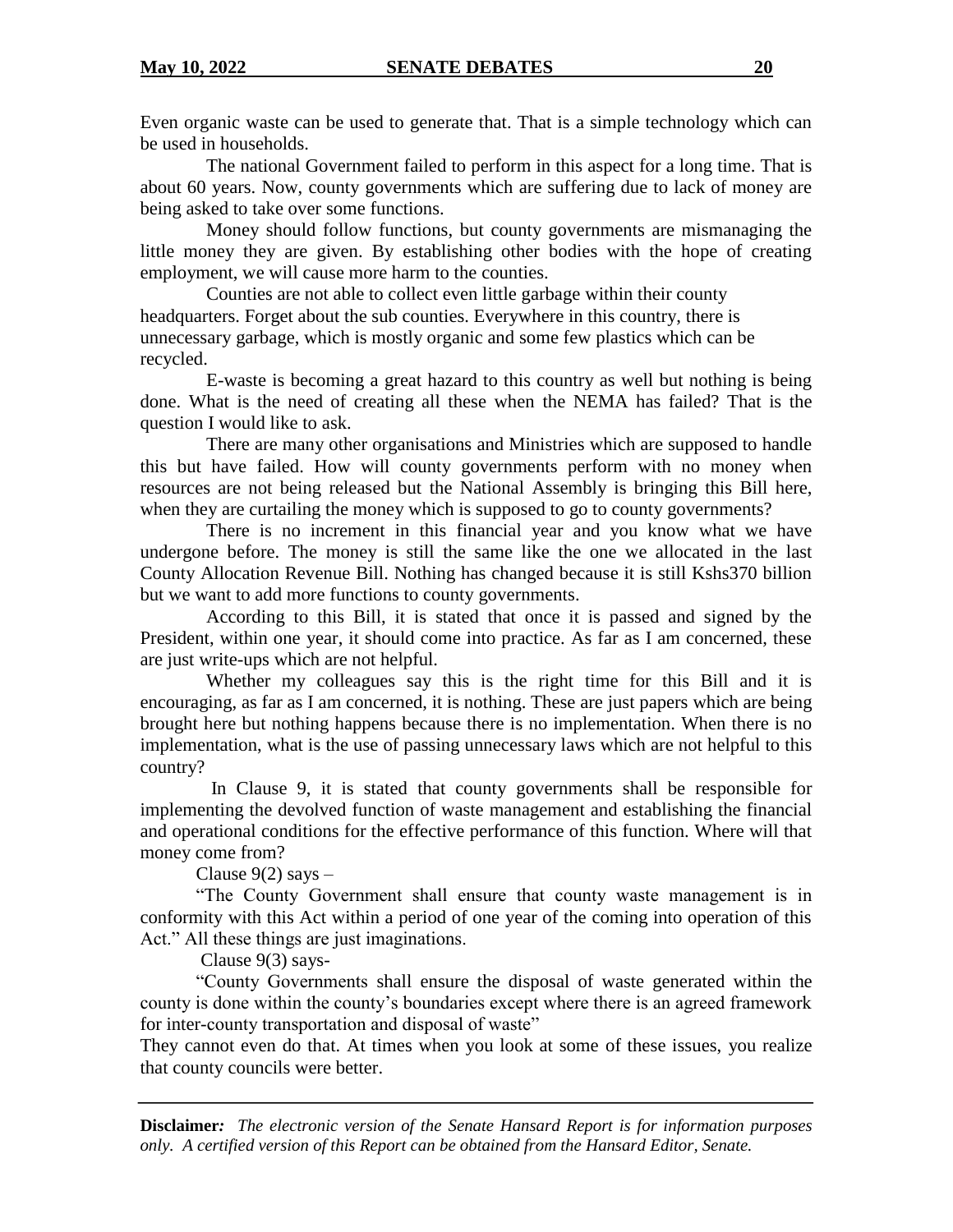As far as I am concerned, I do not agree with this Bill. It is not helpful and is a waste of time because there are no resources. The county governments have been mandated to do everything and the national Government wants to just create a board in which they will employ people, yet they will not be given funds, and so, nothing will happen.

Madam Deputy Speaker, I oppose this Bill.

**The Deputy Speaker** (Sen. (Prof.) Kamar): Thank you, Sen. (Dr.) Ali.

Sen. Kavindu Muthama, please, proceed online.

**Sen. Kavindu Muthama:** Madam Deputy Speaker, thank you for giving me this opportunity to make my contribution to the Sustainable Waste Management Bill (National Assembly Bills No.22 of 2021), which is long overdue. We needed this law like yesterday. When you go to most of our counties, especially where I come from – Machakos County - all towns are littered with uncollected rotten garbage.

Sen. (Dr.) Ali who has just spoken said that county governments have no money. They collect revenue from business persons – the *mama mbogas* in towns - but do not collect garbage. The same money can be utilized for collecting garbage. The county governments have workers and also have trucks which can collect garbage.

Madam Deputy Speaker, yesterday, we had a prayer meeting in Machakos Town and the place was infested with flies and foul smell. It is not only in Machakos Town, but all towns. As I go round doing my campaigns, most small towns in our counties do not have essential facilities like toilets, yet those markets have existed for long. They do not have sheds for the *mama mbogas* to use when they are selling their wares.

According to Article 43, every Kenyan has a right to clean water and environment and a clean place for doing business. This law will help because I have seen companies recycling plastics to bricks, which can build houses.

If we can implement this kind of a project in our country, it can create employment opportunities for our citizens jobs, which are scarce. Most of our young people have no jobs. Therefore, if we recycle plastics into blocks, we can even build cheaper houses. There will be no need to buy stones that we build with.

Madam Deputy Speaker, this Bill is very timely and should be implemented. However, the Government should also make sure that counties get funds. Some counties get funds and misuse them by going on trips, incurring recurrent expenses and do not do projects that benefit our citizens.

 I also thank the Senate Majority Leader and the National Assembly for this Bill. I pray that it will be assented to and get implemented before the end of the term of this Senate

I support.

**The Deputy Speaker** (Sen. (Prof.) Kamar): Thank you, Sen. Kavindu Muthama.

Sen. Faki proceed. Sorry, you already spoke. We have not cleaned our page. Sen. Olekina, Senator of Narok County.

**Sen. Olekina:** Thank you, Madam Deputy Speaker. How are you doing? I have not seen you in a long time. Congratulations, Madam Deputy Speaker. I saw a good picture somewhere.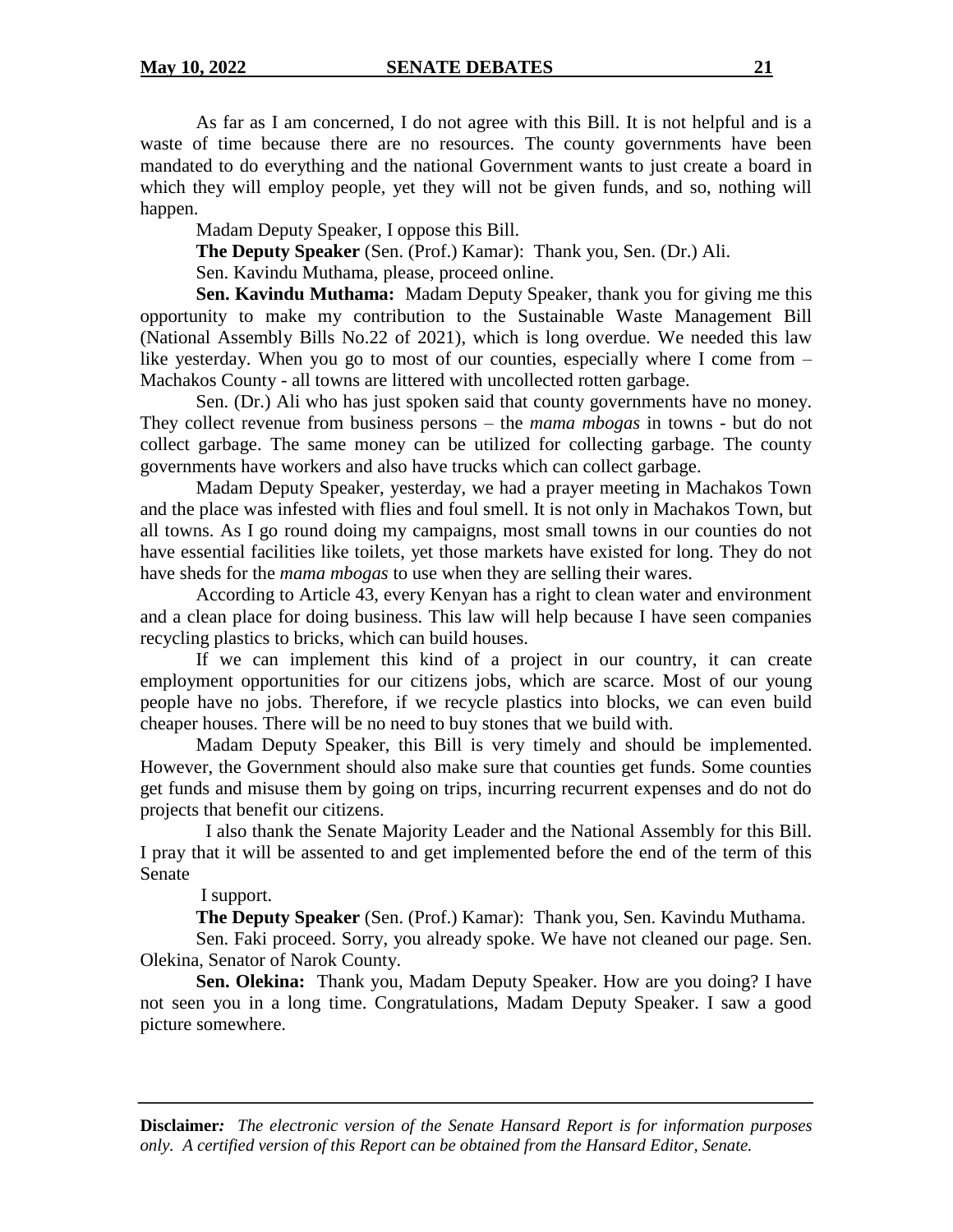I do not know whether to support this Bill or not. This is because I have gone through it and know that the Senate Majority Leader moved it, yet it is not his Bill because it belongs to the National Assembly.

I share the same sentiments with my colleague, Sen. (Dr.) Ali. Waste management is a very lucrative business. Sometimes, I think it is a bit ridiculous that we sit down in Parliament to develop legislation and most of the legislation developed here is aimed at one thing. Before, every legislation sponsored by the Government was aimed at one thing - creating an authority.

If I was to support this Bill, I do not know whether to use the word 'stupid' because I do not know whether it is parliamentary or not. It is un-parliamentary.

#### *(An hon. Member spoke off record)*

I did not move it; I requested. If you look at this Bill, you find that whoever thought about it had a good idea. It says that waste management is not being done properly. This should be our own responsibility as citizens of this country; to have a better country to live in.

Madam Deputy Speaker, I hope you will take time to read it. I have just skimmed through it. One of the things that really baffle me is when you read from Clause 6 (1) which says -

"There shall be a council to be known as the Waste Management Council which shall be established by a Cabinet Secretary within one year of the coming into operations of this Act."

Clause 6(2) (a) says -

The Council shall comprise of –

"The Cabinet Secretary who shall be the Chairperson."

Jesus Christ! When did we start reducing the work of the President to appointing a chairperson to help us, citizens of this beautiful country we call Kenya, manage waste?

Madam Deputy Speaker, it should be the responsibility of every individual. If I was to support this Bill, then clauses 6 to 9 must be deleted. This is an avenue of creating jobs to create an authority, a council and have powerful people drawing salaries, allowances and have people travel.

That is what we do. We travel abroad, get a huge *per diem* because he is a chairperson appointed by the President, going to benchmark to see how other countries manage their waste, yet, we have not been able to manage the waste in this country.

Why on earth should we start creating an authority and giving it to the Cabinet Secretary (CS)? Is it that the CS does not have work to do? We have the National Environment Management Authority (NEMA). What is their job? If you go to NEMA, they will tell you certain functions have been devolved.

Madam Deputy Speaker, there is another clause here, which I want people to see. Another ridiculous provision in Clause 18 says -

"Every County Government shall prepare and submit to the County Assembly for approval an integrated County Waste Management Plan, once every five years."

They are now putting it into their County Integrated Development Plans (CIDP).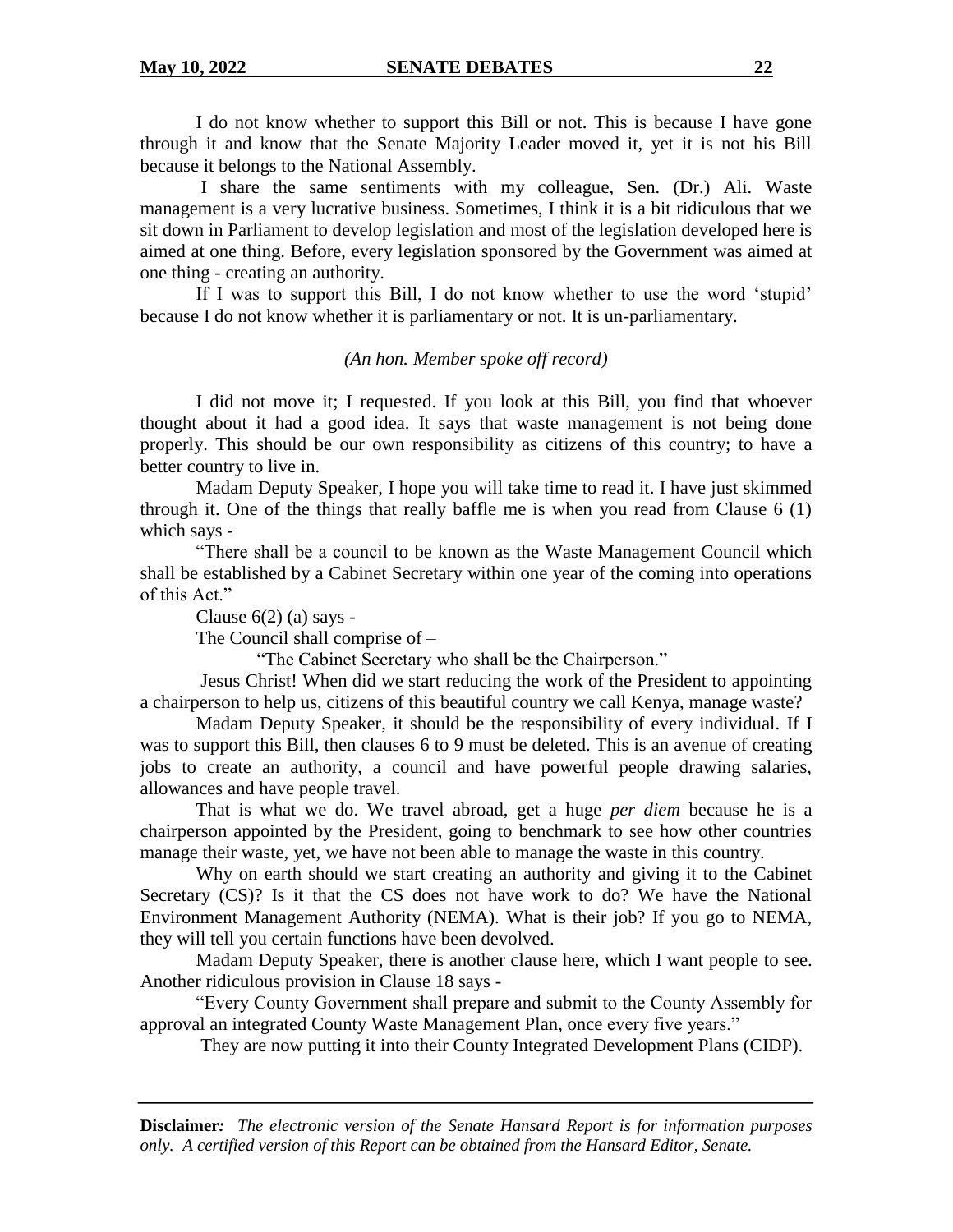The county governments should develop a policy. We should not have a CS sitting down and saying that we are now going to develop a policy on how we are going to manage waste. We will also devolve this policy, so that the county governments and assemblies will develop a policy that will be put in their CIDPs for five years.

This is ridiculous.

Madam Deputy Speaker, if we are serious as legislators and want to help this country deal with the issue of waste management, the first thing we need to do is to reduce it in our own homes. In our own households, every so often - I will give an example of these temporary homes that we live in Nairobi - every so often, there are trucks that come to collect waste. What we do there is to bundle all the waste in one basket.

The National Environment Management Authority (NEMA) is another body where people just collect money for the sake of it. They do nothing. What NEMA should be doing is to say:

"Sen. Poghisio, you need to have three bins. Bin number one is for all organic waste; all the food and vegetables. Bin number two is for all recyclable materials; papers and plastic. Bin number three is any other hazardous waste of bottles and stuff like that, which we can recycle. We need first of all to define what can be recycled and what can also be used to generate revenue."

If you go to Italy - and I went there to study the issue of waste management about 10 years ago – you will see companies that make billions of shillings. Even in the USA where I lived for 20 years, waste management companies make billions because they create dams, where they go and recycle the food that you waste. They also take that and turn it into organic manure.

Here, even when we are constructing the roads, you will find that the people who have been given the tender to construct the roads go and cut the trees. When they cut the trees, they expose us to all these environmental hazardous things. They bring drought and just sell that for firewood. The leaves are just left to rot right there. They are swept away and sometimes just dumped in Dandora. I will give you an example of Nakuru.

In Nakuru, there is a very good friend of mine called Zakayo, who owns a timber yard. When I came back from Italy, I went to his timber yard. His timber yard is a mill where he has been milling timber for a long time. As a result, the waste is almost as high as this Parliament. It just sits there. When I got there, I said, Jesus! These are billions of shillings. With simple equipment, you turn that to create compost and use it to grow trees. You can use it for your flower gardens. We have buildings now coming up, where people are planting trees. I have one of those. You cannot put soil there; you use compost.

I think what we need to do first before we even think of passing a law like this is to ask ourselves whether we are ready to have a clean environment. If we are, what is the work of NEMA? NEMA should be engaging county governments in ensuring that they clean their cities first.

Our cities are dustbins. If you go to our markets, they are dustbins and there is no county government that wants to improve on the markets because the person who is cleaning there wants to make some little money, but they are still filthy.

Therefore, I do not think I can support such a Bill that all it aims to do, and I am sorry, Senate Majority Leader, you are just a messenger--- I will spare that a little bit, but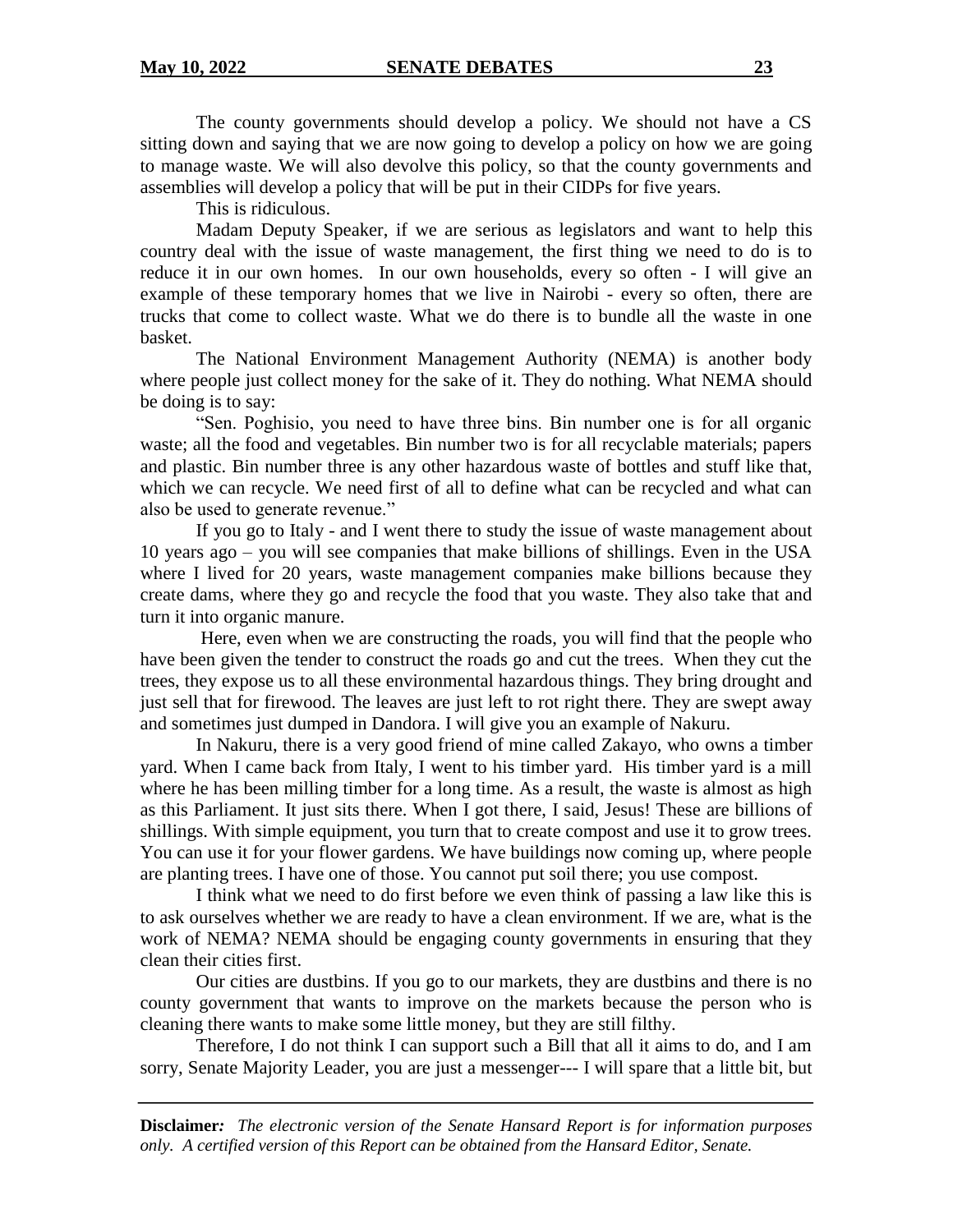will be honest to say that this Bill just aims to create authority; to give the Cabinet Secretary more jobs for nothing. In fact, the first thing we should do is that NEMA should come up with regulations. They should sit down with the county governments and look at your spatial plan. Where are we getting income?

When we are getting income, let us use technology to ensure that Sen. Poghisio, who owns this building, has got the responsibility to ensure that in that building waste management is priority number one. He must have three bins. If he does not have three bins, then he should not be issued with a license. That is how we develop clean environments. Therefore, it will be Sen. Poghisio's responsibility to ensure that every person who occupies that building as a tenant is responsible. That responsibility will also be able to spread even in our homes.

The only thing that NEMA did, which I think we should congratulate them or the Ministry of Environment, is to ban plastics because our counties were littered with plastic waste all across. They are still there because they still find their *panya* routes to come into the country, but at least, it is better than before.

There is no way a legislation is going to come and help clean our cities when we are all dirty and filthy. The first thing that we need to do is to recognize that we do not need a law to manage our waste. Secondly, we should ensure that we can now use that waste to make money.

If my good friend, Mzee Zakayo, in Nakuru would just buy a small machine, he would be exporting fertilizer. He would be exporting composite, just like it is exported all over. If you go to Game Supermarket now or Carrefour, you will find compost, which has been imported from other countries as if we do not have waste in this country.

I do not think I can support this Bill. I am sorry that the person who drafted it had good intentions because he wants to see a clean environment. However, cleanliness starts with you.

Now, how we deal with this matter? First, every county government must ensure that before they issue a license to either a building or anybody, that person must come up with a policy or plan on how to manage that waste. Everyone pays a license and, in that license, there is waste management fee. However, that money is just collected and mixed with other resources, and those county governments do even clean those cities.

I was in West Pokot recently and would actually say that the small towns that we went to campaign were clean because people do not have a lot. However, here in Nairobi, it is because we accumulate a lot and do shopping a lot. People in the small towns go to the market once a week to buy their food. So, you will find a small plastic bag and everything.

We should learn from our rural areas that are clean, so that where we live in these urban areas, we ensure that NEMA does its job. We should not have another authority being created by a Cabinet Secretary. It is just a way of syphoning public funds. NEMA ought to look back and say what is it that we can do to perform our functions.

This Bill is one of the worst Bills that I have ever seen in this Parliament. I hope that we can all come of age, such that when we come and introduce legislations in this Parliament, we do away with this nonsense of creating authorities. In fact, this is called a Waste Management Council. We give it such a beautiful name and you also now give the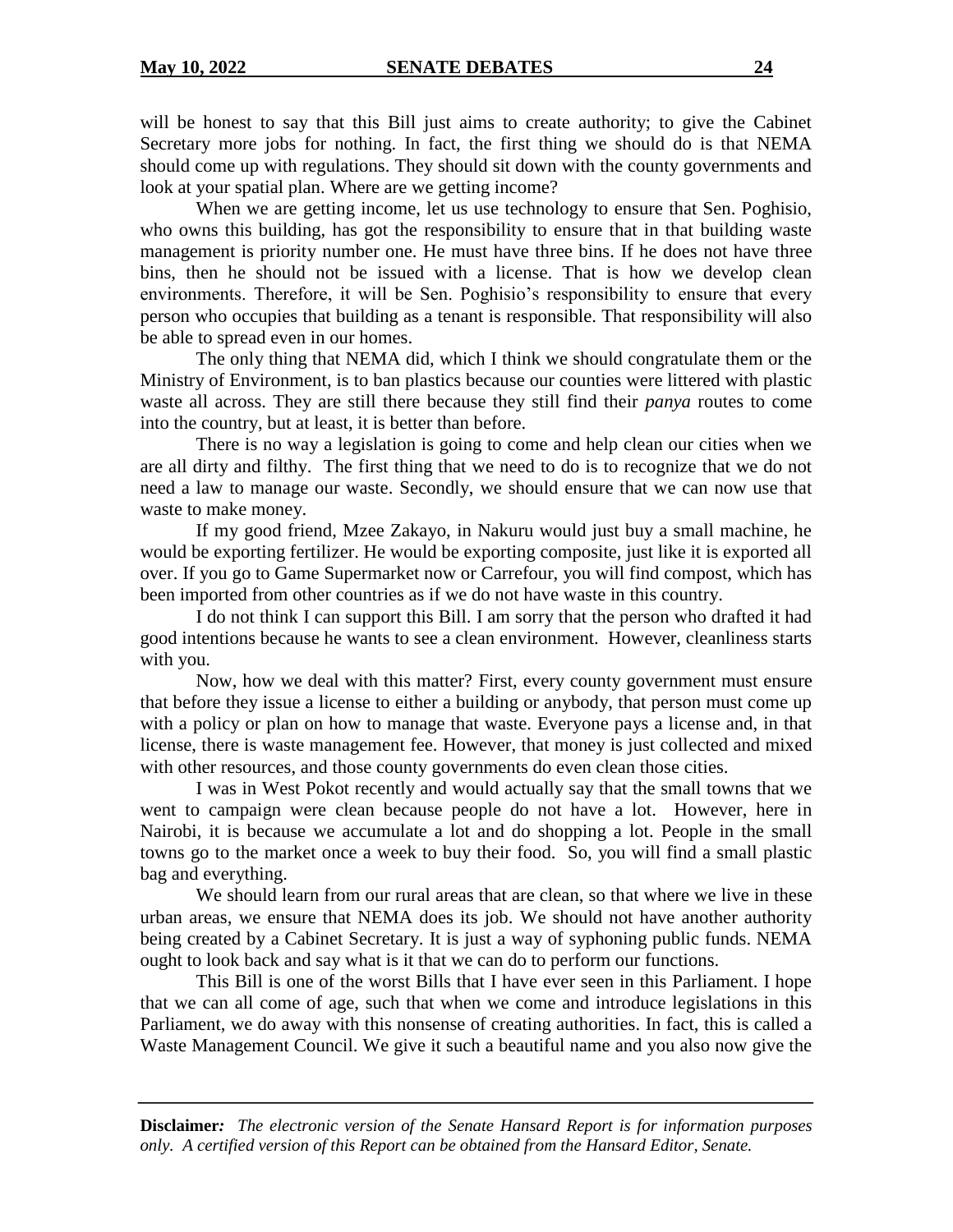President the responsibility of appointing the chairperson of this council. Maybe when you go to that chairperson's home, he or she will not even know how to manage waste.

In summary, it behooves us instead of coming up with legislations day-in-day out, to ensure that we live in an environment that is clean; an environment which respects itself.

Madam Deputy Speaker, hypothetically, if we are to pass this legislation and have not even dealt with the issue of dumping in this country, how are we going to solve our problems? Today, if the Kenya Revenue Authority (KRA) would listen or the National Treasury would pay attention, there is absolutely no reason we should reduce ourselves to be driving old V8s. It is just because we have raised the taxes so much.

Kenyans working in well to do countries drive new vehicles, which are clean and good for the environment, at very little cost. Today, you will buy a second hand car from the United States of America (USA) or Japan for Kshs300,000. Remember, they are dumping but by the time it lands here, you will pay Kshs1.6 million, yet you talk about corruption. Do you think corruption will ever end?

Why do you think that person will get that Kshs1million on top to be able to pay? When you drive that vehicle for about two months, it starts developing problems and pollutes the environment. I wish I could have seen a provision in this Bill that proposes 100 per cent ban on the importation of used vehicle and instead, lower the taxes of all brand new vehicles.

When the Cabinet Secretary  $(CS) - I$  believe it was Hon. Munya – attempted to introduce certain provisions to reduce the number of years that an old vehicle can be allowed to be imported into this country, we, politicians were up in arms. Unscrupulous businessmen who dwell in that business were also up in arms. He then said he was not bothered. If we were serious enough, that would be the first step that we would take to make sure that we do not pollute this environment.

Secondly, the Ministry of Health through Public Health offices should actually up their game on all these businesses. They should talk to the people and explain to them that they cannot continue to pour toxic material into rivers because it affects the people downstream.

There are so many hotels build next to rivers, but they dump human waste and everything into the rivers. That is why Nairobi River is so filthy, although the late Hon. Michuki attempted to do something to fix it. I always say that the Ministry of Health, through the public offices, can do so much for this country in improving sanitation.

If the Ministry of Environment and Forestry – which I think has failed in performing its duties – were to up their game a little bit and care about the environment and not policy or boardroom meetings all the time, we would have a better country.

As I summarise, this Bill requires county assemblies to come up with a five-year plan, ought not to be reduced into legislation. It should be something where, at least, when they are coming up with their budget and they are looking at their special plan to see where they are making their resources from, it is something which they should consider. They should allocate a certain amount of funds to the environment when charging license fee. Once it goes into environment, each county government should develop a very strong department of public works to deal with cleanliness in those cities. It behoves us.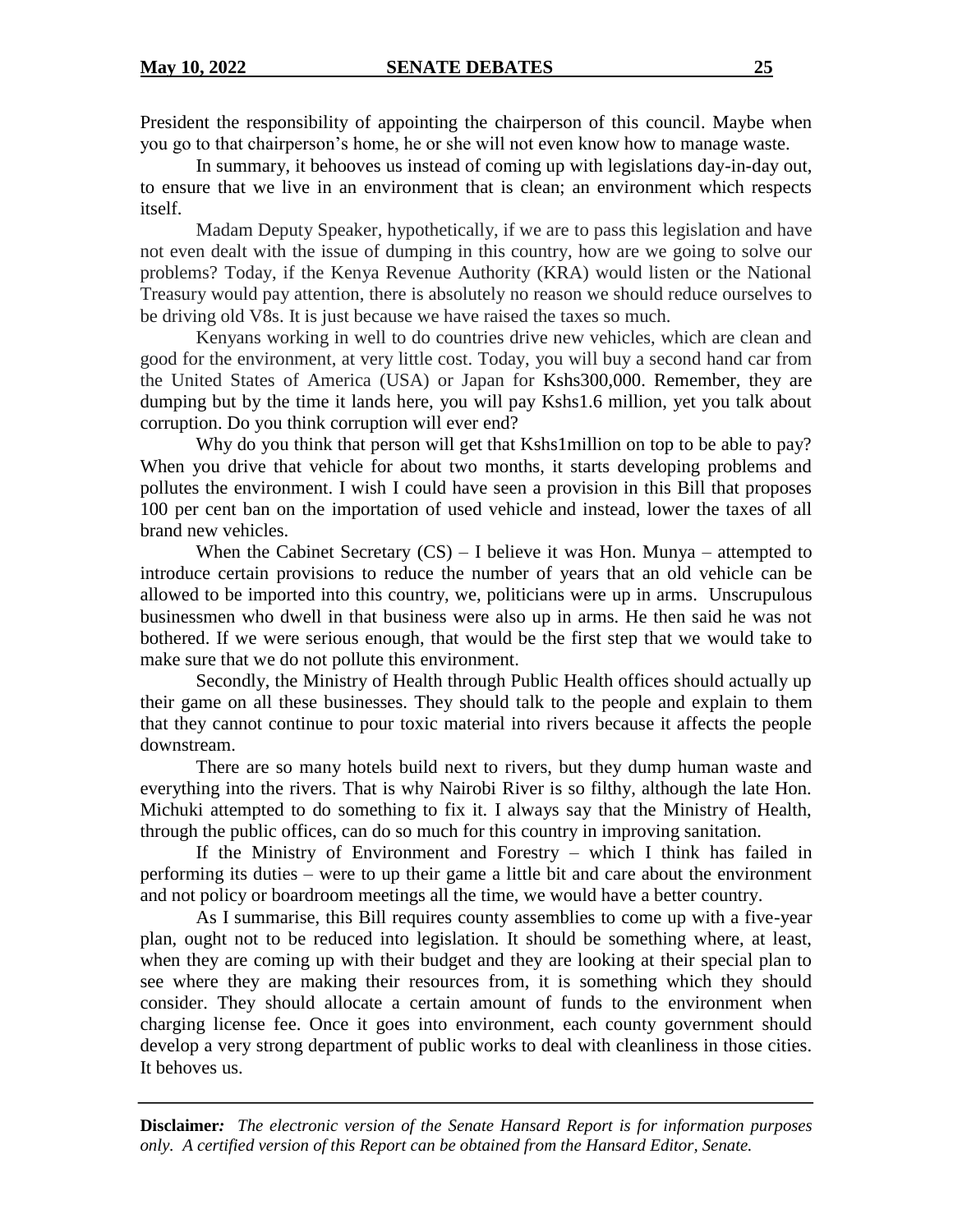Madam Deputy Speaker, as I finalise, we have to begin by cleaning the environments. Let us start recycling all the waste in our homes and then slowly by slowly, as legislators, work with the county assemblies to ensure that when they are passing their budget, there is a clearly known dumpsite. Instead of increasing politics in that dumpsite---

Ask Sen. Mwaura here and he could have a very good idea of making money and creating employment from Dandora Dumpsite. However, the moment he will set his foot there, a million people will come up in arms and ask him what he is doing. It is because people make money, but they want to continue making money in a very dirty environment. The Dandora Dumpsite would create a million jobs and put money into this economy. Now, it cannot.

Every town and city, Narok County included, has their dumpsite next to a river and there are people living downstream. We are not only cleaning the sewage and dumping the water into the river, but also dumping all toxic material into that river.

Therefore, I will not support this Bill.

**The Deputy Speaker** (Sen. (Prof.) Kamar): Thank you, Senator.

Let us now listen to Sen. Shiyonga.

**Sen. Shiyonga:** Thank you, Madam Deputy Speaker, for giving me an opportunity to contribute to this Bill.

The originator of this Bill had a good idea of waste management. However, Clauses 5, 6, 7, 8 and 9 contradict this Bill. My colleagues have especially touched on the authorities that are supposed to provide analytical reports, county governments collecting and managing waste and the council creating jobs. Already, the Kenyan Government is constrained in terms of the budget. Even if you want to create jobs, let us look for a law that can create jobs that are sustainable and beneficial to Kenyans.

Article 42 of the Kenyan Constitution, 2010 guarantees the right to clean and healthy environment. It includes the right to the environment and protection of the future generation.

It is important that when we get such Bills, we scrutinise them carefully because some clauses contradict the whole thing. There is no essence of discussing and passing such a Bill here, when it will actually erode the gains made.

Madam Deputy Speaker, sustainable waste management has been a challenge for both levels of Government. It is a challenge at the county government, where they say most responsibilities should go, through the Authority and the Council that they want the Cabinet Secretary (CS) and Principal Secretary (PS) to come up with.

Looking at this piece of legislation, it is very important for us to check and completely delete such clauses. They are just adding more corruption avenues to the county government, which is already complaining about a constrained budget and the workload that it already has.

At the national level, we do not have enough money to run the Government. I do not think this Bill will work with the current budgetary allocation for county governments.

Increased level of production in agriculture and other sectors of the economy are usually accompanied by the resultant waste that is unsustainable. This is at a level where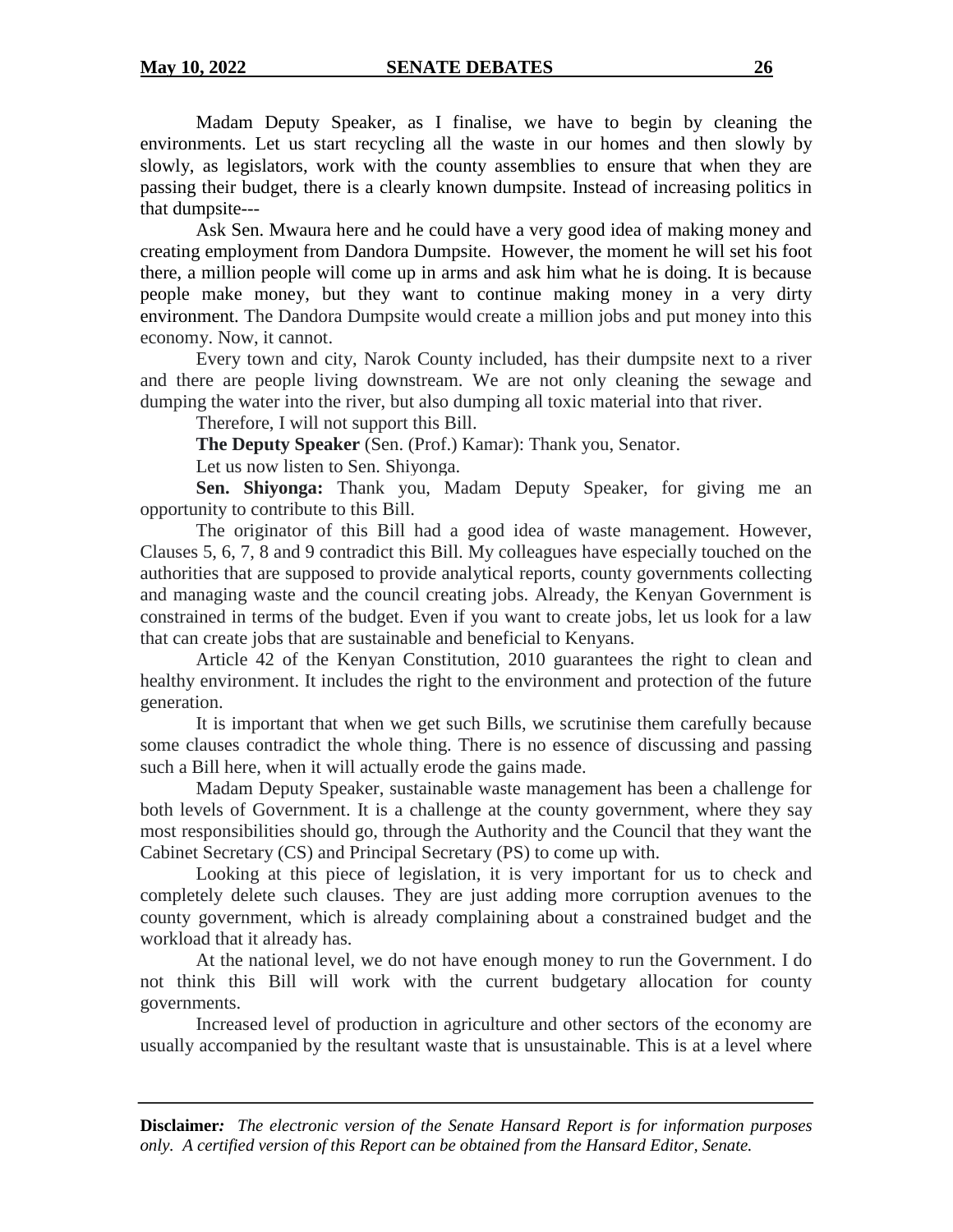health hazards within our environment are managed. We really have a big a problem with most of the estates that are mushrooming in the country.

Madam Deputy Speaker, NEMA has totally failed us when it comes to waste management and air pollution. Where I live, we are always complaining about NEMA because it has policies that cannot be sustained, reviewed or leased.

When you go to NEMA right now with a complaint of waste management or assessment of pollution in a certain estate, they do not have an answer, but want you to convince them. Why should we have authorities and councils in addition to NEMA, that we need to convince, yet their work is to act and sustain our waste management?

We have had cases where counties charge businesses and business operators for waste management without delivering the services. They are just making money and booming businesses through the officers who are there. However, nobody can show you where these county governments take the money that they collect from this. Instead, they come up with their own businesses and collect money on behalf of the county government, whereas the business is theirs. Why should we continue to pump money or create jobs in county governments just to continue with the cases of corruption that we are trying to control and talk about in this Senate?

Madam Deputy Speaker, with the advent of regional economic development blocs, it is worth noting that the Bill provides the inter-county cooperation on waste management, which is a good thing but, again, let us look at it closely. How are these economic blocs working currently?

Although these are additional authorities to what we already have with NEMA, I totally disagree with the content and set up of this Bill with regards to creation of additional jobs in the county governments, which will lead to more corruption and wastage funds. I feel that we should not support this Bill. It should go back. We should not vote for it because we will waste resources and open avenues for corruption and nepotism when it comes to employment.

Thank you, Madam Deputy Speaker. That is my contribution.

I do not support.

**The Deputy Speaker** (Sen. (Prof.) Kamar): Thank you, Senator.

Sen. (Dr.) Mwaura, please, proceed.

**Sen. (Dr.) Mwaura**: Thank you, Madam Deputy Speaker. It is quite interesting that we are discussing a Bill about waste management.

To begin with, it is good to accept that there is a problem of waste management in this country. If you go to other jurisdictions, you will see very clean cities. If you want to know where somebody has come from, you just need to look at the dust on themselves, their shoes or even the vehicles that they are coming out from. If you look at the vehicles coming from Kiambu, you will tell that they are coming from *mashambani.*

It is anathema for this country to have clean places, yet when we go abroad, we do not even remember when we last brushed our shoes. Recently, I was coming from the airport. When you just land in Kenya, you are taken aback by the litter around the green spaces in between the Mombasa Road and the bypasses.

We seem to be quite accustomed to dirt and waste management is secondary. We know for sure that this is a lot of money. If it is well anchored, there is very good technology to do so across the world. I remember seeing it in the other jurisdictions; how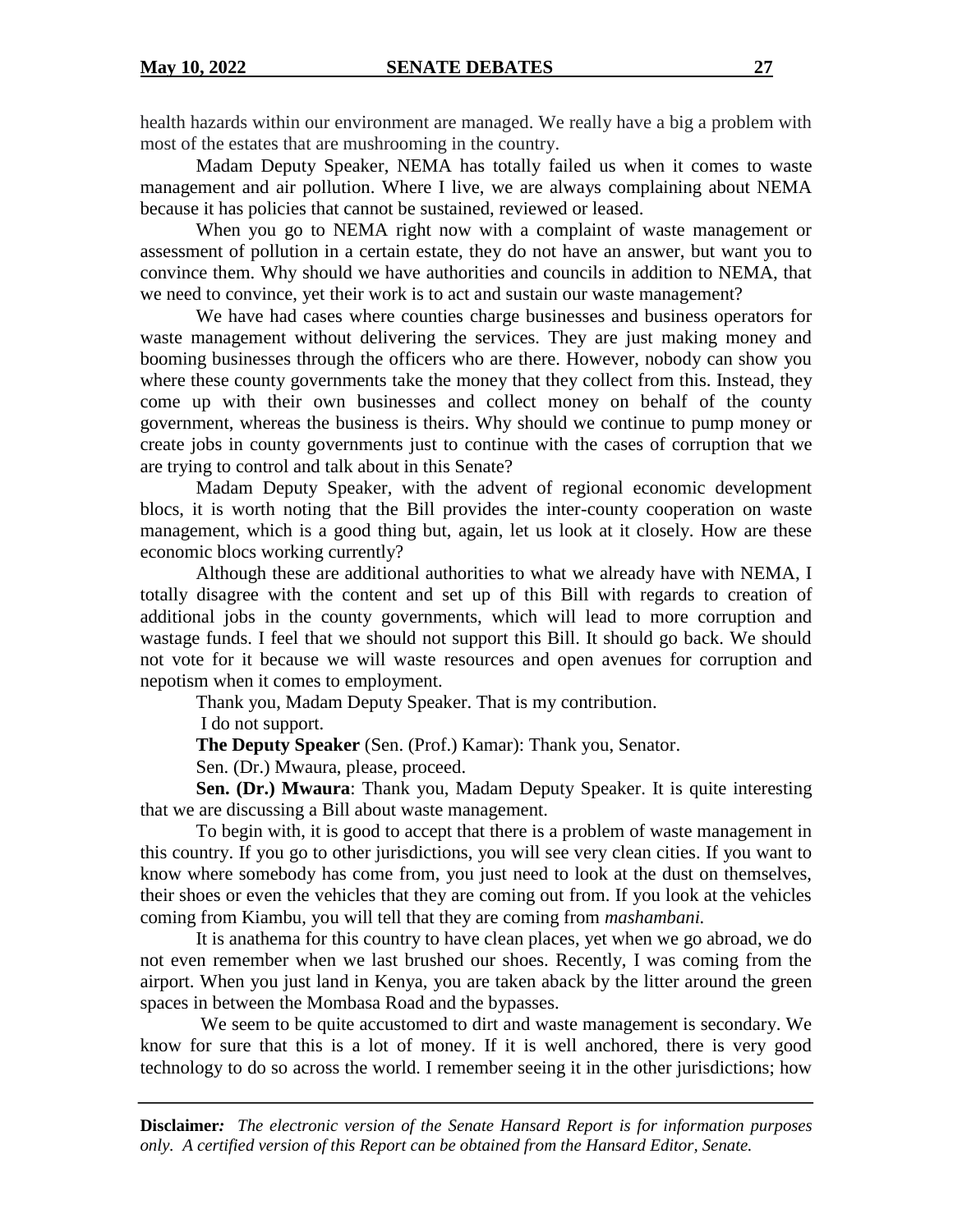to handle waste management. There is one person who drives a truck and goes around homesteads picking all the dirt from organized bins, for papers, organic waste and all that.

This is a topic that we need to discuss. Kenya was amongst the first countries to ban the use of single use plastic papers and it has made a lot of difference. In fact, our country was more dirty when we used plastic papers around. It seems to have come back through the backdoor because I see them in the estates. However, largely, its being banned has reduced the waste that we see around.

Madam Deputy Speaker, there is urgency to have the Waste Management Bill because it needs to be regulated by defining the parameters. Therefore, I disagree with my brother, Sen. Olekina, that this is one of the most useless Bills. We have the powers as legislators to legislate on anything under the sun as long as it is within the interest of the jurisdiction that is Kenya. Therefore, it is important that we debate it.

I also think that this is a preserve of county governments. It is a Bill concerning counties and that is why it found itself here. This matter needs to be legislated by county assemblers. They should think of how best to manage wastes. There are many good proposals. If it is privatized, it has a higher rate of success.

I have been approached by people who would want to custom-make waste management factories in places like Kiambu where I come from. They have very good ideas, but the challenge is that it becomes another money minting exercise. The people do not want to sit down and agree that they have good leadership that would follow through these plans.

Madam Deputy Speaker, this is a largely oratorical question. By next year, it will be six decades since we got Independence. I wonder whether we are heavily investing in good leadership that would espouse such kind of ideas and see them through.

You find that progressive governors are unlikely to make it in this coming general election because, may be, they do not play into the gallery and are not out there politicking all the time. I know and do not want to mention names. I bemoan the fact that those people who are usually focused and dedicated are dismissed to as being aloof and unreachable.

All of us now are in the campaign mode. I can see *mama* signal, Sen. Shiyonga. I wish her well so that she becomes the Women Representative for Kakamega County. I know that we are not in the same coalition, but I, as a good friend and a sister in Christ, wish her well that she may win the election.

However, how many times can you receive people's phone calls? If you receive all the phone calls that you get on your phone, then you will not be working. However, that is the main complaint of the constituents. They want you to receive all their calls and answer to all their needs. That means giving them handouts and such things.

From my own experience, we only need four to three months of campaigning. That is enough to produce the kind of leaders as long as we have robust laws that midwife such kind of leadership.

In spirit, the Waste Management Bill is very good, but then it falls short when it is tested in terms of copy-pasting some kind of mathematical formula where the drafters have always been creating authorities, councils and agencies, which have a board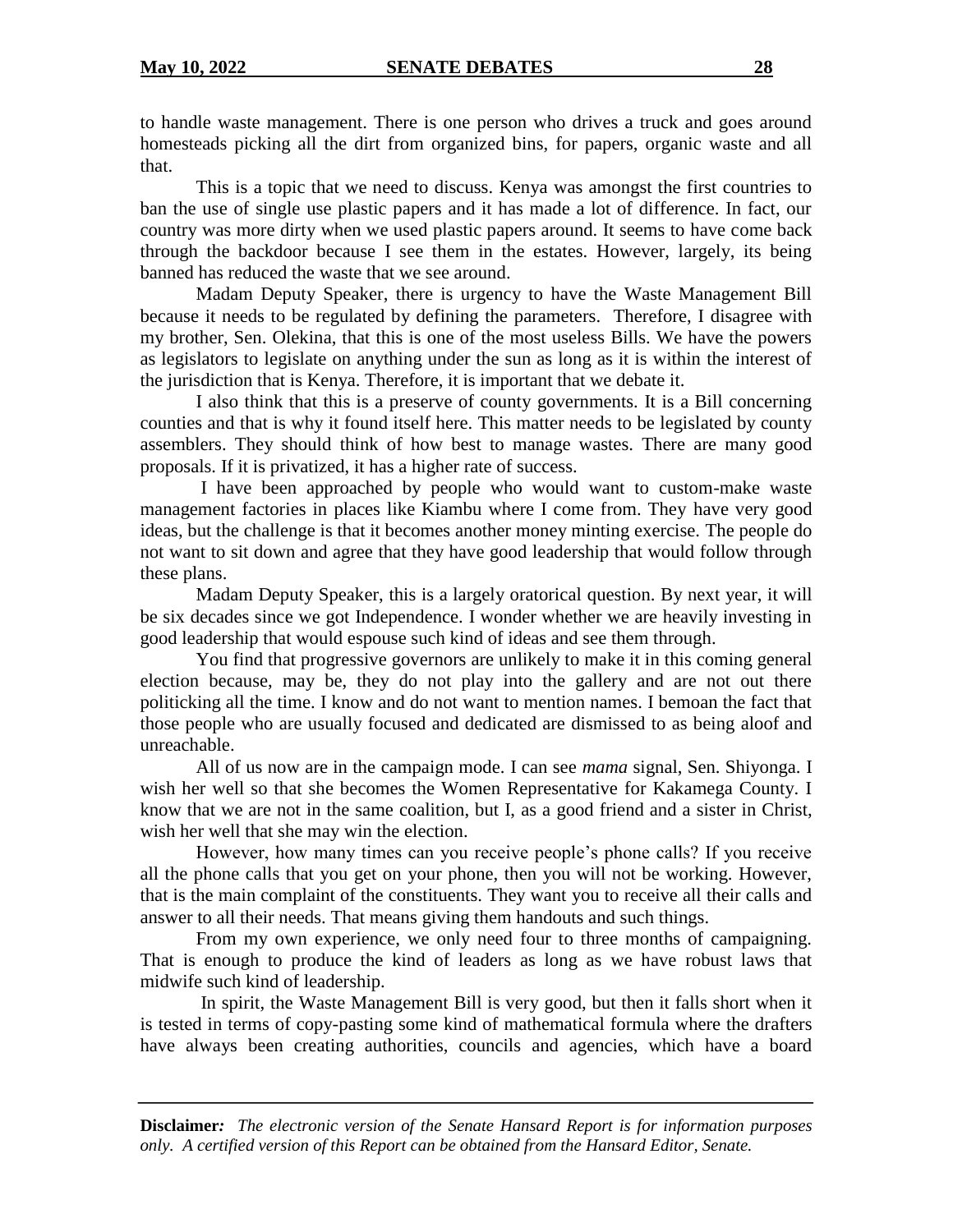appointed by the appointing authority, in this new Constitution, the President, or through the Cabinet Secretary(CS).

Those people do not really end up doing the work because those appointments end up becoming political for many politicians or people who are politically correct, and so, they do not resolve the issue.

I had proposed in this Parliament nine new legislations. I received a text asking us to come here for Divisions. However, you can see that no Division is happening. There is no way we are going to pass these laws because we are short of quorum. Everybody is trying to survive politically in one way or another. In fact, it has been documented that those who stay in this House when others are campaigning are unlikely to come back because they do not spend a lot of time looking for votes.

However, before we proceed on the *Sine Die* recess, we need to dissuade ourselves from this practice of creating too many semi-autonomous Government agencies. This is because they continue to syphon resources out of Government. It is important if the counties can create their small agencies or if it can also be a Public Private Partnership (PPP) kind of thing, where you actually partner. This is because waste is money and it is financed by that kind of entrepreneurial spirit.

I remember, sometimes back in one of the counties, I do not know whether it was Meru, where a governor was accused for using Kshs400 million to buy dustbins. Certainly, that is a lot money. I wonder whether they were being put in people's homesteads. So then, you do not want to create a law that just creates a platform for people to syphon out the much needed public moneys in terms of development expenditure. Of course, it would be recurrent because you will have to recycle waste every other day.

This Bill is good. It may not be very timely because I do not see it seeing the light of the day, to be very sincere, looking at the time that is remaining. In exactly about a month from now, we would be calling off the  $12<sup>th</sup>$  Parliament. I do not see it advancing further. However, it is a good idea. It can be carried over to the next Parliament, so that then it is fine-tuned. We need to think of how we are going to re-create the model of making Bills in this country, so that those Bills are not just copy-pasted.

One of the Bills that I was bringing to the House, out of my nine Bills, was a sunset Bill. The aim of the Sunset Bill has been to put a definite timeline on how long a state agency must exist. It has been documented that you only need about 20 years to resolve a problem. This is so that then we retire such Bills after 20 years. Maybe after 10 years, such agencies can come for review, but only to see the progress made. This is so that then after 20 years, we do away with those so many agencies.

There are about 247 agencies and this would be another extra one. Of course, it will be very popular if it was created, because if you have been made the chairman of the Waste Management Council at the national level, then you can as well get kickbacks from all of the people who want to get licenses to go and do what they need to do. It is big business and big money.

However, that is not the idea we would like to have. In terms of progressive thinking, we need to re-look at this Bill and ensure that we add value to it. That is why the Senate is essentially a House of revision, so that then we do not just throw the baby with the bath water.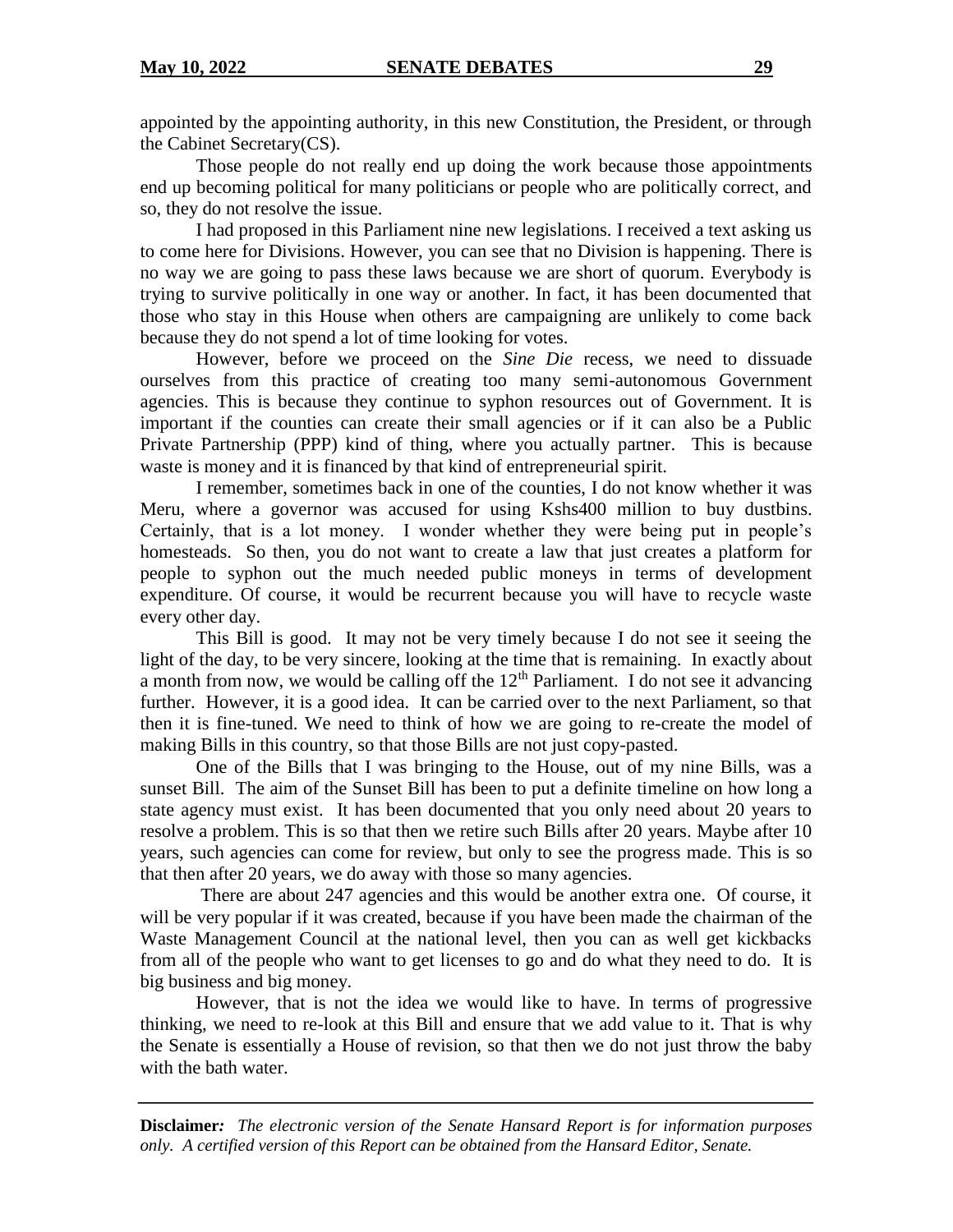#### **May 10, 2022 SENATE DEBATES 30**

A lot has been canvassed. I hope that then in the new format of the Bill, it will just be an overarching enabling legislation. You need to custom make or rather delegate the legislative power to the county assembly. Each one of the counties would get a bigger picture from the mother Bill, but then custom-make it to suit their needs. This is because, even a good example was given just now on the Floor of the House, that where counties do not have a lot of waste, maybe there is limited development. We do not want to say the same for every other county.

Nakuru used to be a very clean city. You would be happy to be in Nakuru. However, because of the exponential growth of Nakuru as one of our five cities including Nairobi, Mombasa, Kisumu and Eldoret, it has become very dirty and chaotic.

Of course, waste management cannot be removed from physical planning. Again, that is also very important because it is not just a question of bottles of sanitizers that are all over here, but also in terms of storm water. How does it go all the way and clog our streets, because it is also part of waste and all the garbage that it carries with it? It is a very holistic thing, but it needs to be structured in such a manner that we localize it to make it more amenable to what will be important in a certain locality.

With those many comments, I support the Bill, but with amendments.

Thank you, Madam Deputy Speaker.

**The Deputy Speaker** (Sen. (Prof.) Kamar): Thank you, Senator.

Hon. Senators, that was the last contribution, I ask the Mover to respond.

The Senate Majority Leader, Sen. Poghisio, proceed.

**The Senate Majority Leader** (Sen. Poghisio): Madam Deputy Speaker, I beg to reply. This has been a very interesting afternoon. The Bill that we have been canvassing here is the Waste Management Bill. It is a National Assembly Bill, as I had said before. It was passed by the National Assembly. However, this afternoon, the Bill has found a very robust debate in the Senate.

 I thank the Members who have contributed. Some of them are not very comfortable with it, while a good number of them are very comfortable. There is definitely some bit of work to be done on it. I ask the Members to realize that this is very practical, applicable to your counties and devolved units. It is the place where we suffer for lack of a proper management of our waste.

I agree with Sen. (Dr.) Mwaura, who says that it is a very good and progressive Bill, but we have to put it in a different format. Of course, for every Bill that we have, we have a stage where we can bring in those amendments. I encourage that we make the Bill better by enhancing it through amendments.

Madam Deputy Speaker, because of the circumstances of the day, and Members being away, I beg to reply and ask that, pursuant to Standing Order No. (61) (3), the putting of the question be put on another day.

Thank you, I beg to reply.

**The Deputy Speaker** (Sen. (Prof.) Kamar): Thank you, the Senate Majority Leader. The Division is, therefore, deferred to a later date.

*(Putting of the question on the Bill deferred)*

Hon. Senators, I defer Order Nos. 8 to 24, for the convenience of the House.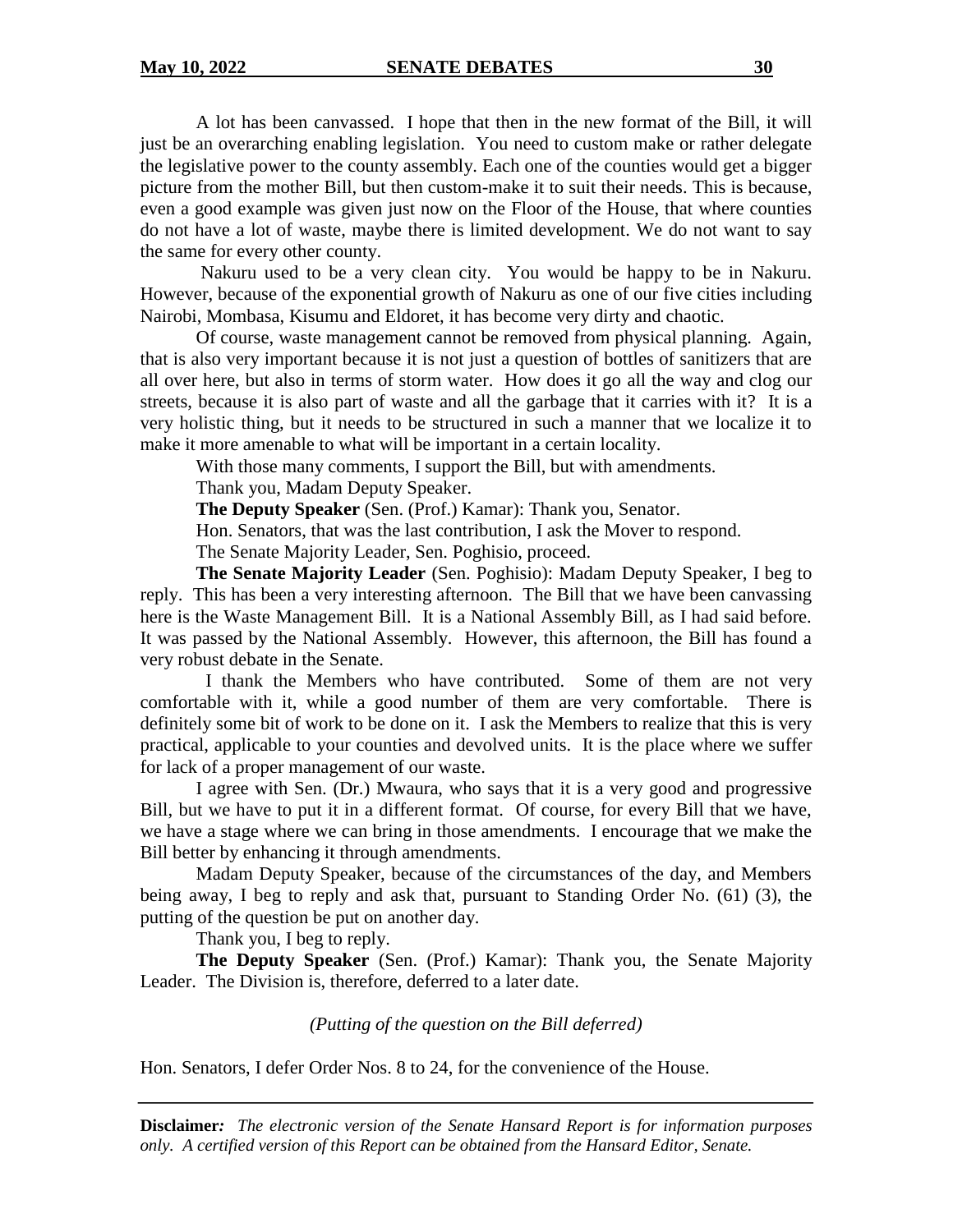### **BILL**

#### *Second Reading*

THE LANDLORD AND TENANT BILL (NATIONAL ASSEMBLY BILL NO. 3 OF 2021)

*(Division)*

*(Bill deferred)*

## **BILL**

## *Second Reading*

THE PERSONS WITH DISABILITIES (AMENDMENT) BILL (SENATE BILLS NO. 29 OF 2020)

*(Division)*

*(Bill deferred)*

## **BILL**

*Second Reading*

THE ELECTION CAMPAIGN FINANCING (AMENDMENT) BILL (SENATE BILLS NO.51 OF 2021)

*(Division)*

*(Bill deferred)*

## **BILL**

*Second Reading*

THE EMPLOYMENT (AMENDMENT) BILL (SENATE BILLS NO. 54 OF 2021)

*(Division)*

*(Bill deferred)*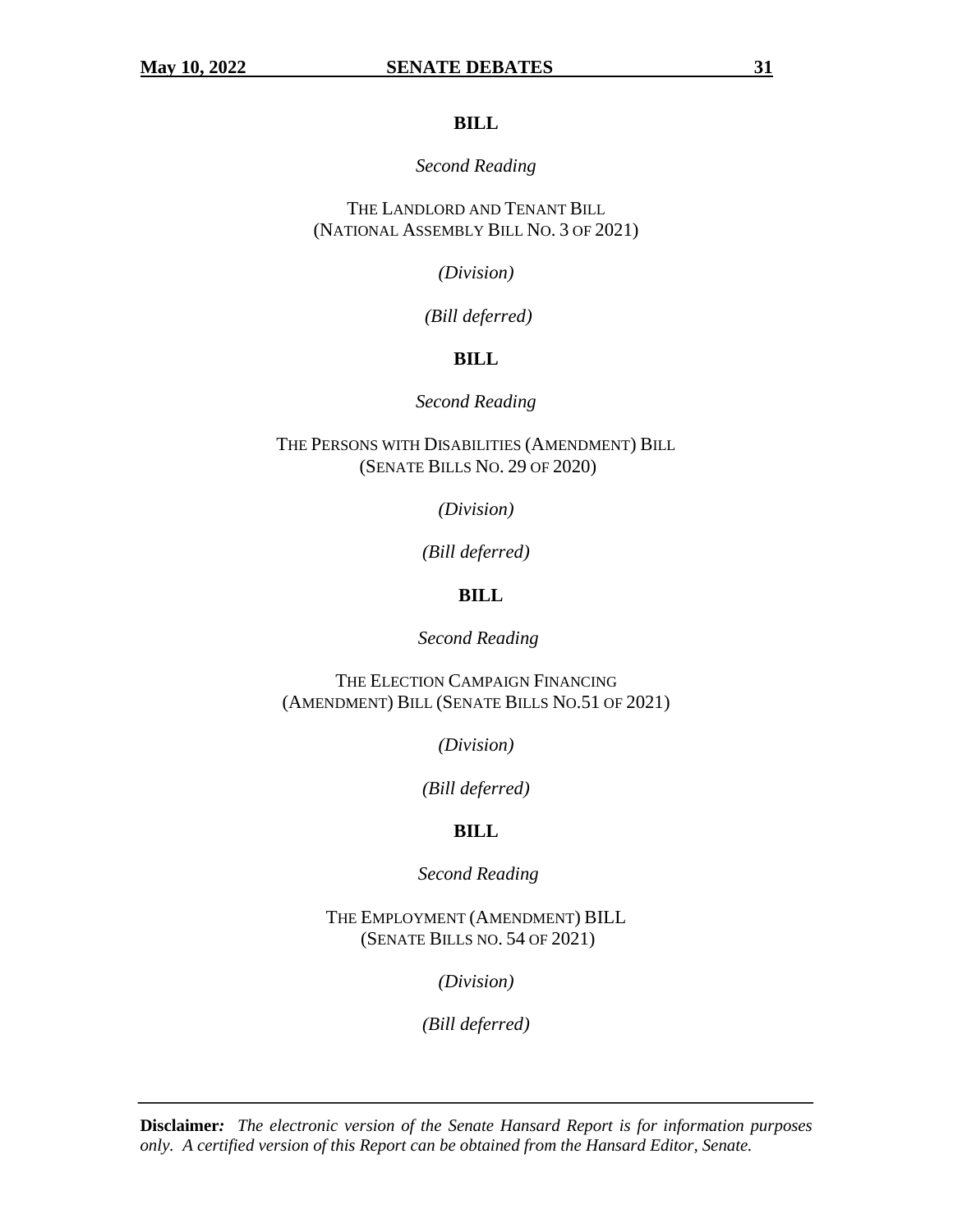#### **BILL**

### *Second Reading*

THE COTTON INDUSTRY DEVELOPMENT BILL (SENATE BILLS NO. 55 OF 2021

*(Division)*

*(Bill deferred)*

## **BILL**

*Second Reading*

THE SUGAR BILL (NATIONAL ASSEMBLY BILLS NO. 68 OF 2019)

*(Division)*

*(Bill deferred)*

## **BILL**

*Second Reading*

THE PUBLIC PROCUREMENT AND ASSET DISPOSAL (AMENDMENT) BILL (NATIONAL ASSEMBLY BILLS NO. 32 OF 2021)

*(Division)*

*(Bill deferred)*

## **BILL**

*Second Reading*

THE SACCO SOCIETIES (AMENDMENT) BILL (NATIONAL ASSEMBLY BILLS NO. 55 OF 2021)

*(Division)*

*(Bill deferred)*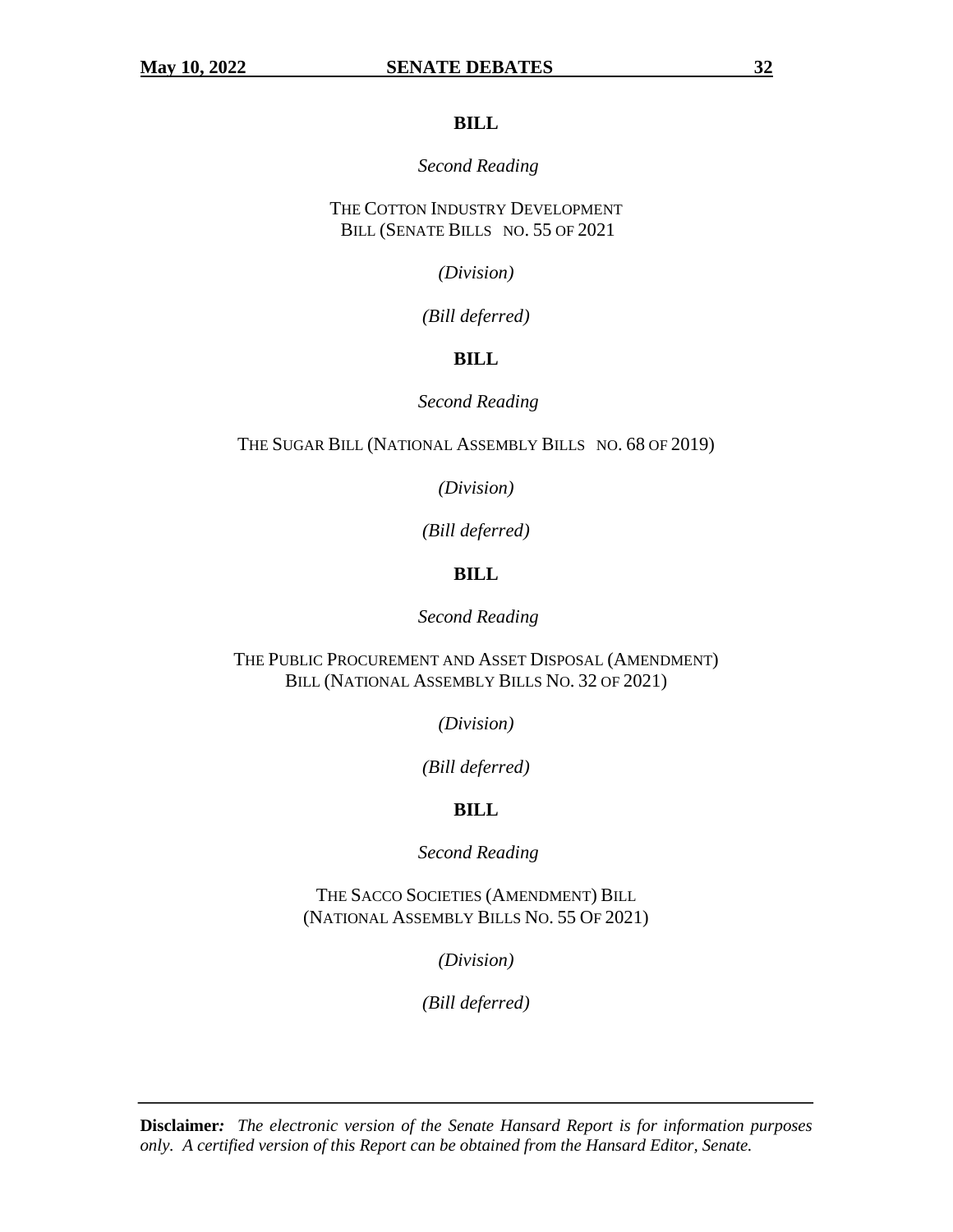#### **MOTION**

### ADOPTION OF AUDIT REPORTS FOR COUNTY EXECUTIVES FOR FYS 2018/2019, 2016/2017, AND 2017/2018 (VOLUMES I, II AND III)

THAT, the Senate adopts the Report of the Sessional Committee on County Public Accounts and Investments on consideration of the Reports by the Auditor General on the Financial Statements of the following County Executives for the Financial Year 2018/2019- Embu; Homa-Bay; Kericho; Kilifi; Kirinyaga; Kisii; Kwale; Machakos; Mombasa; Nandi; Baringo; Bomet; Garissa; Kajiado; and West Pokot as contained in Volume 1 of the Report and the following County Executives- Isiolo; Kakamega; Kisumu; Laikipia; Mandera; Marsabit; Nakuru; Narok; Nyandarua; Samburu; Taita Taveta; Trans-Nzoia; Uasin- Gishu; Vihiga; and Wajir, as contained in Volume 2 of the Report, Laid on the Table of the Senate on Thursday 2<sup>nd</sup> December, 2021.

*(Division)*

#### *(Motion deferred)*

#### **MOTION**

#### ADOPTION OF THE SPECIAL AUDIT REPORT ON UTILIZATION OF COVID FUNDS BY 28 COUNTY GOVERNMENTS

THAT, the Senate adopts the Report of the Standing Committee on Health on the special audit report on utilization of COVID-19 funds by twenty-eight (28) county governments, laid on the Table of the Senate on Wednesday, 9th February, 2022.

*(Division)*

#### *(Motion deferred)*

#### **COMMITTEE OF THE WHOLE**

THE INTERGOVERNMENTAL RELATIONS (AMENDMENT) BILL (SENATE BILLS NO. 37 OF 2021)

*(Division)*

*(Committee of the Whole deferred)*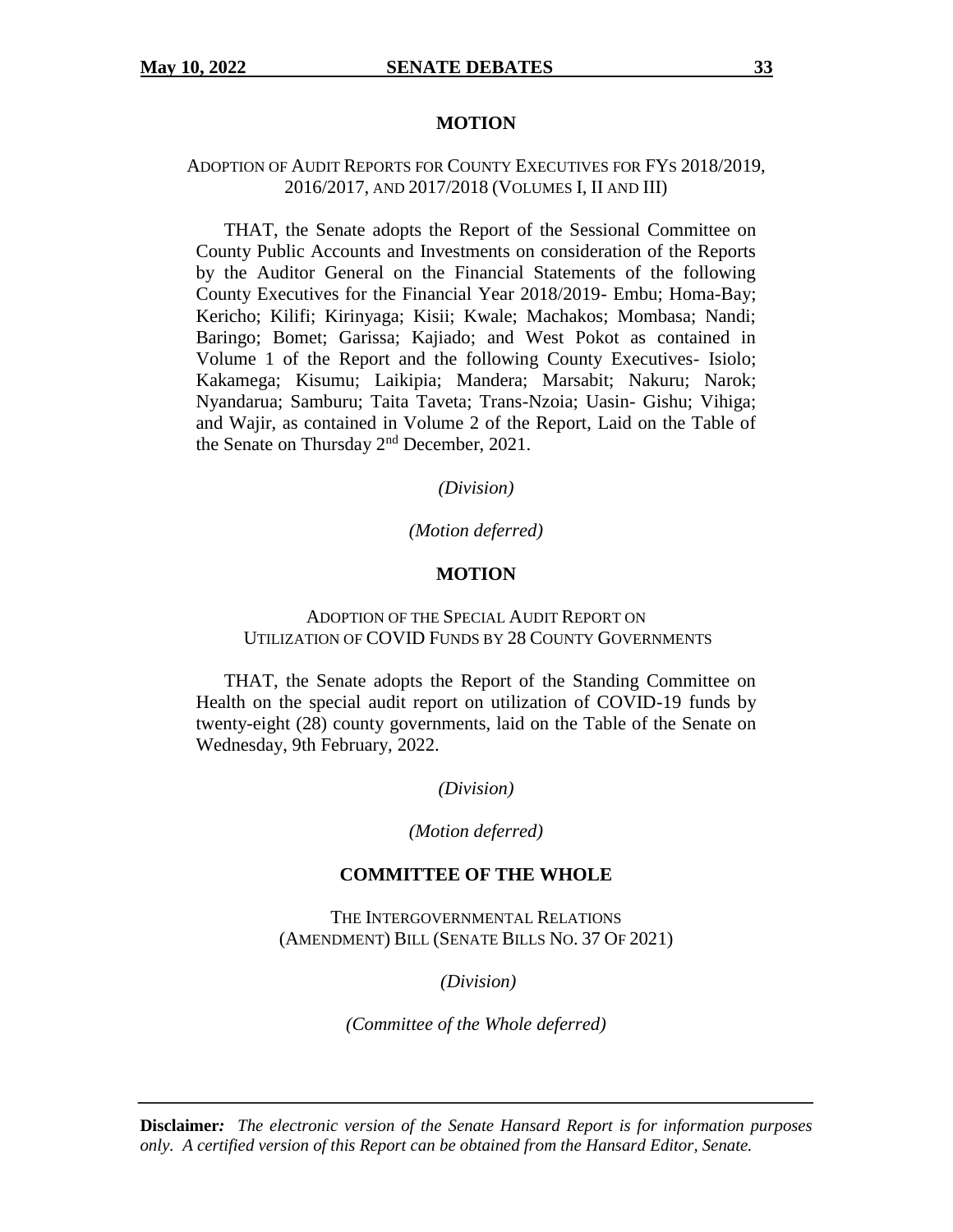## **COMMITTEE OF THE WHOLE**

THE LAW OF SUCCESSION (AMENDMENT) BILL, (SENATE BILLS NO. 15 OF 2021)

*(Division)*

*(Committee of the Whole deferred)*

## **COMMITTEE OF THE WHOLE**

THE PRESERVATION OF HUMAN DIGNITY AND PROTECTION OF ECONOMIC AND SOCIAL RIGHTS BILL (SENATE BILLS NO. 21 OF 2021)

*(Division)*

*(Committee of the Whole deferred)*

### **COMMITTEE OF THE WHOLE**

THE LIFESTYLE AUDIT BILL (SENATE BILLS NO. 36 OF 2021)

*(Division) (Committee of the Whole deferred)*

## **COMMITTEE OF THE WHOLE**

THE SPECIAL NEEDS EDUCATION BILL (SENATE BILLS NO. 44 OF 2021)

*(Division)*

*(Committee of the Whole deferred)*

## **COMMITTEE OF THE WHOLE**

THE MENTAL HEALTH (AMENDMENT) BILL (SENATE BILLS NO. 28 OF 2020)

*(Division)*

*(Committee of the Whole deferred)*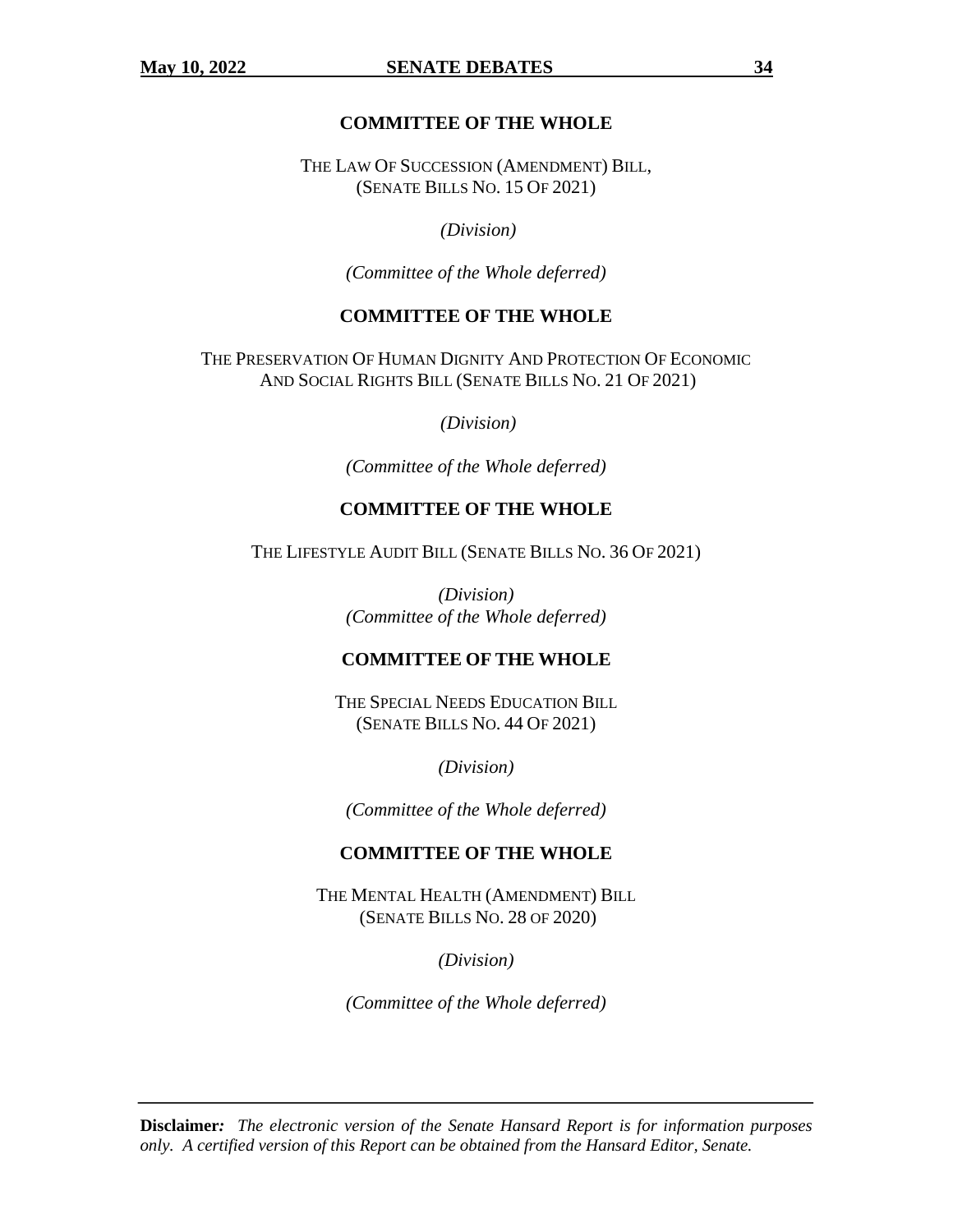#### **May 10, 2022 SENATE DEBATES** 35

#### **COMMITTEE OF THE WHOLE**

THE IRRIGATION (AMENDMENT) BILL (NATIONAL ASSEMBLY BILLS NO. 12 OF 2021)

*(Division)*

*(Committee of the Whole deferred)*

**The Deputy Speaker** (Sen. (Prof.) Kamar): Hon. Senators, further, Order No.s 26 and 27 were supposed to be moved by Sen Pareno, who had informed us that tomorrow would be more convenient for her.

Therefore, Order Nos. 26 and 27 are deferred for that reason.

#### **BILL**

*Second Reading*

THE NATIONAL COHESION AND PEACE BUILDING BILL (SENATE BILLS NO. 19 OF 2021)

*(Bill deferred)*

#### **BILL**

*Second Reading*

THE COUNTY E-HEALTH BILL (SENATE BILLS NO. 39 OF 2021)

*(Bill deferred)*

**The Deputy Speaker** (Sen. (Prof.) Kamar): Hon. Senators, the next two Orders, Order Nos. 28 and Order No. 29, are Committee of the Whole. The two are also deferred for the convenience of the House.

#### **COMMITTEE OF THE WHOLE**

THE ELECTIONS (AMENDMENT) (NO.3) BILL (SENATE BILLS NO.48 OF 2021)

*(Committee of the Whole deferred)*